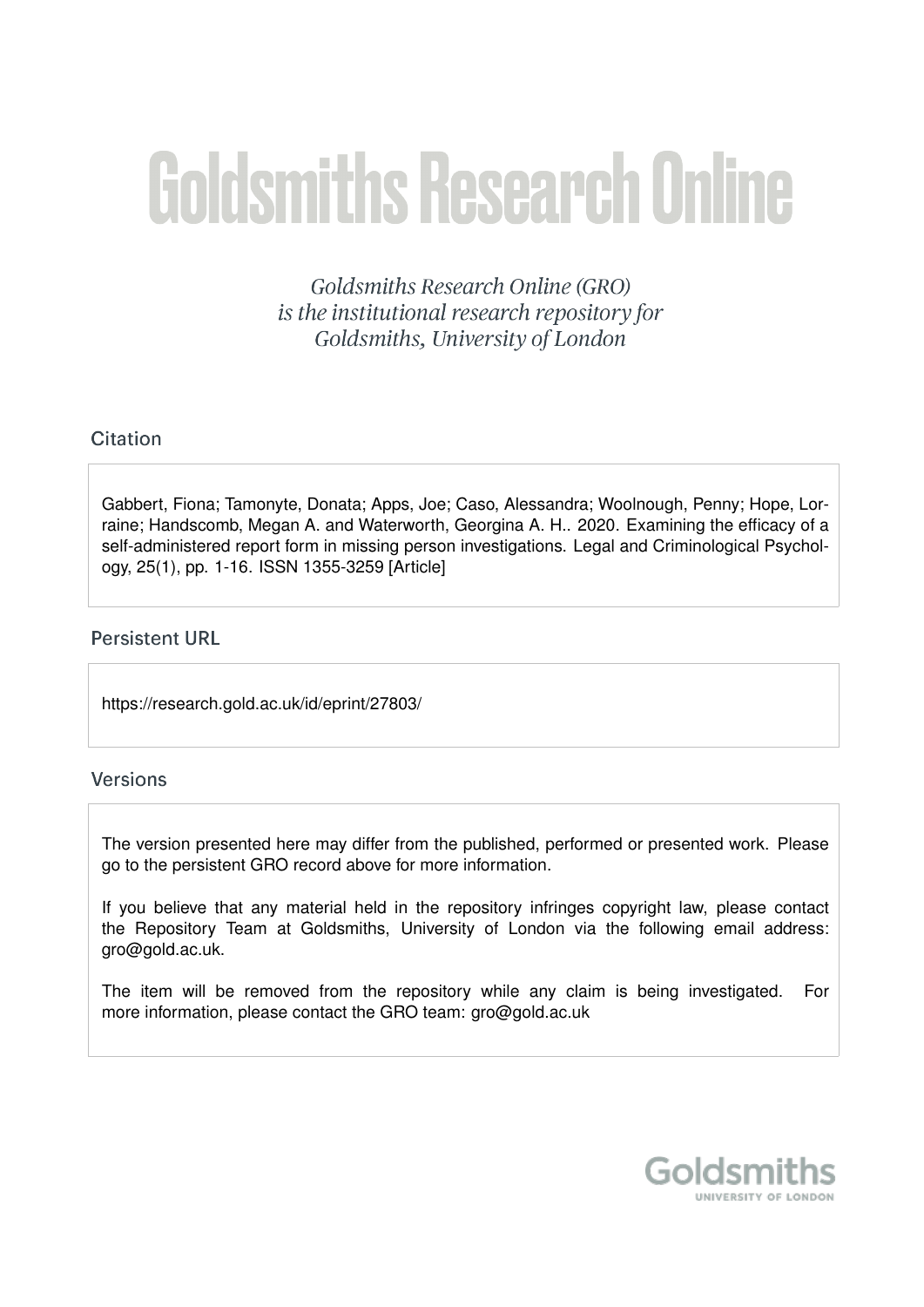# **Title: EXAMINING THE EFFICACY OF A SELF-ADMINISTERED REPORT FORM IN MISSING PERSON INVESTIGATIONS**

Short title: *MISSING PERSON INVESTIGATIONS* 

Fiona Gabbert<sup>\*1</sup>, Donata Tamonyte<sup>1</sup>, Joe Apps<sup>2</sup>, Alessandra Caso<sup>1</sup>, Penny Woolnough<sup>3</sup>, Lorraine Hope<sup>4</sup>, Megan Handscomb<sup>1</sup>, and Georgina Waterworth<sup>1</sup>

<sup>1</sup> Goldsmiths University of London

<sup>2</sup> Missing Persons Unit, National Crime Agency

<sup>3</sup> Abertay University

<sup>4</sup>University of Portsmouth

\* Corresponding author information: Fiona Gabbert, Department of Psychology, Forensic Psychology Unit, Goldsmiths University of London, New Cross, U.K., SE14 6NW (e-mail: [f.gabbert@gold.ac.uk\)](mailto:f.gabbert@gold.ac.uk).

### **Abstract:**

Purpose: The success of missing person investigations often centres on the quality of information obtained in the early stages. Reliable information can not only inform the search but might also become vital evidence if the case broadens into a criminal investigation relating to a sexual offence, abduction, or even murder. In addition to eliciting high quality information, police officers must consider that those close to the missing person are likely going through a very difficult and stressful time. Across two studies, we developed and tested a self-administered form (SAI-MISSING) designed to obtain reliable information that would meaningfully inform a missing person investigation, as well as providing a means for family and friends to be actively involved.

Methods: In Experiment 1, 65 participants were tested individually and asked to provide a description of a person they knew well but had not seen for 24 hours. In the second study, 64 participants were tested in pairs, but immediately separated into different rooms and instructed to imagine that the person they came with has gone missing. In both studies participants completed either the SAI-MISSING tool, or a selfadministered control form.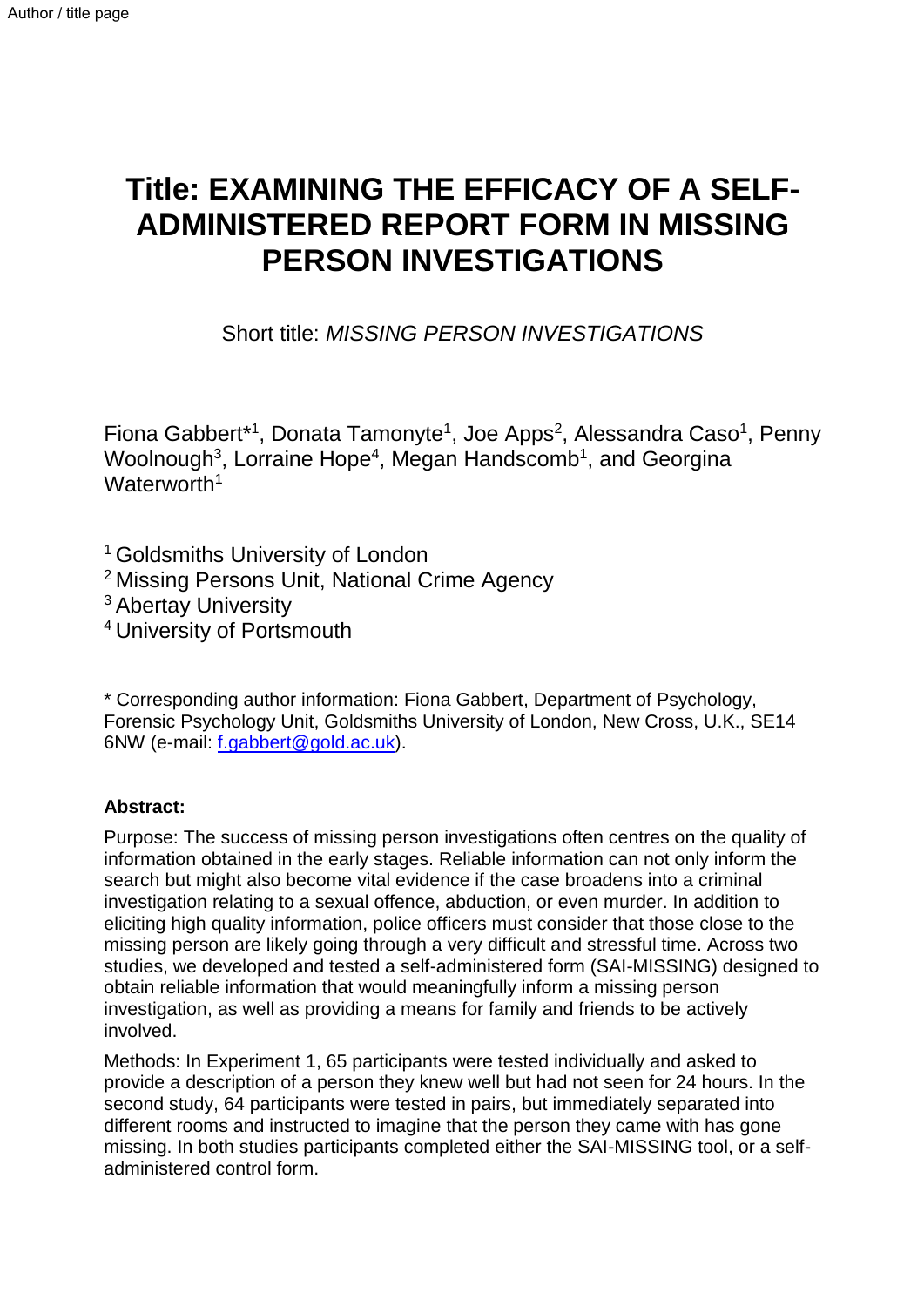Results: In Experiment 1 we found that the SAI-MISSING tool elicited significantly more information regarding physical descriptions and descriptions of clothing and personal effects, than the comparison control form. In Experiment 2 we replicated this finding, and further showed that the SAI-MISSING tool produced higher accuracy rates than the control form.

Conclusions: Given the positive outcomes, potential applications of the tool are discussed.

#### **Keywords:**

Missing person; Investigation; Self-Administered Interview; Information elicitation.

#### **Data availability statement:**

The data that support the findings of this study are available from the corresponding author upon reasonable request.

#### **Acknowledgements:**

N/A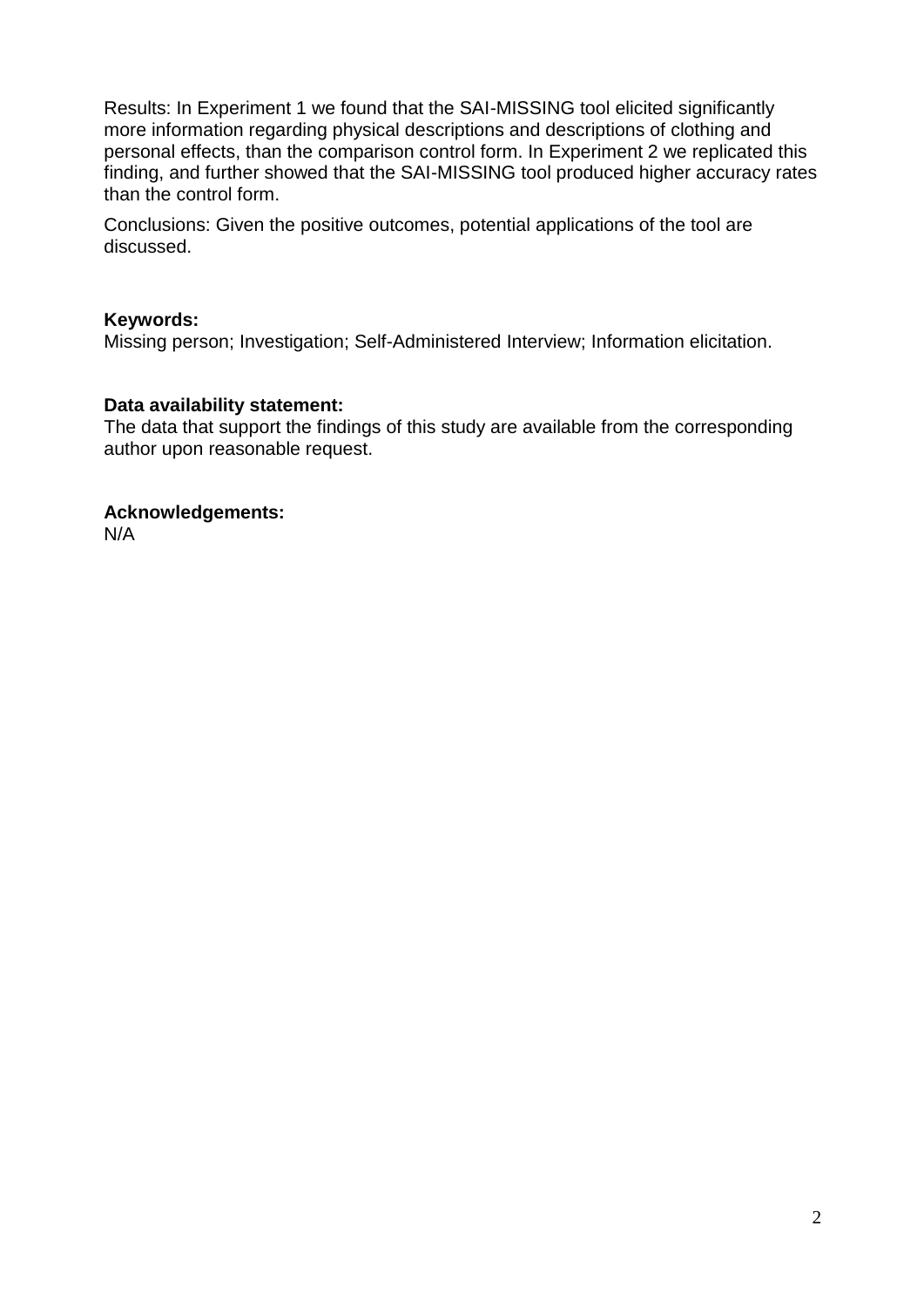#### Running head: MISSING PERSON INVESTIGATIONS

Examining the Efficacy of a Self-Administered Report Form in Missing Persons Investigations

In a missing person investigation, anyone whose whereabouts cannot be established should be considered as missing until they have been located, and their well-being or otherwise confirmed (College of Policing, 2018). The most recent UK statistics show that in 2016/2017, police in England and Wales received 387,930 reported incidents of a missing person which resulted in 147,859 investigations being carried out (approximately 405 per day; National Crime Agency, 2019). The report also indicates that the number of people recorded as missing is increasing every year. Shalev-Greene and Pakes (2014) estimated that a single medium risk, medium term missing person investigation in the UK incurred costs of up to £2,500, and that the annual cost of missing person investigations equated to over 19,000 Police Constables working full time. These costs have naturally risen over time, making missing persons investigations a significant expense for the police. Research and government reviews in other countries suggest there is no reason to assume that the situation in the UK is somehow unique, or that the volume of missing persons and associated investigative costs are dissimilar to other countries (James, Anderson & Putt, 2008; An Garda Síochána, 2009). For example, the rate of missing persons in Australia is estimated to be 1.5 per 1000 of the Australian population (James et al., 2008), and in the United States approximately 80,000 people are recorded as 'actively missing' at any given time (National Crime Information Center, 2016). In Canada, there were 31,387 reports of missing children and 42,233 reports of missing children in 2018 (Royal Canadian Mounted Police, 2018).

In the UK, under 18-year olds make up the highest proportion (63%) of all missing people (National Crime Agency, 2019). They are also a very vulnerable and diverse group; therefore, each case is unique and challenging for investigators (ACPO, 2013). For example, missing children are often temporarily lost, but they may also have been abducted by a stranger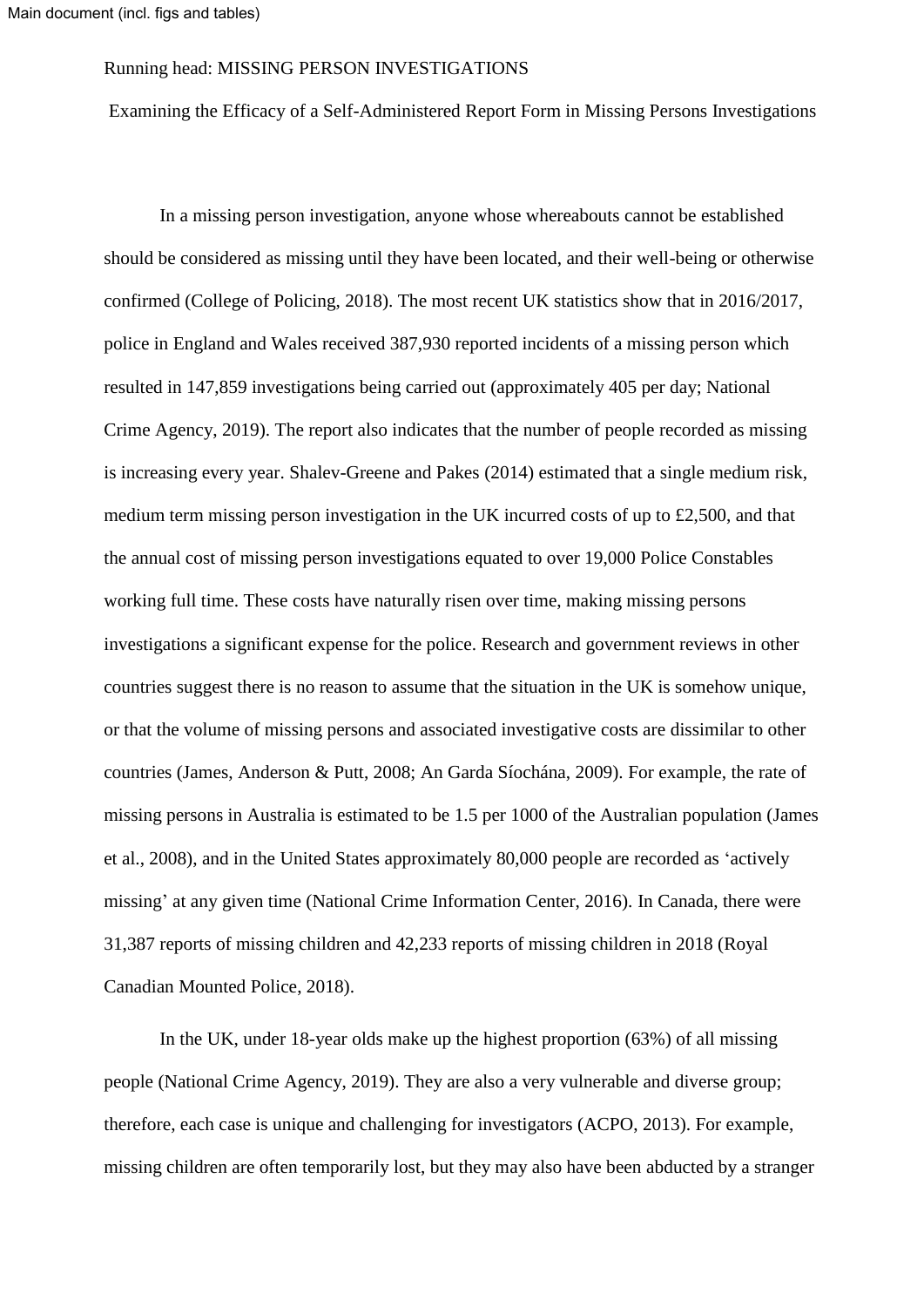or somebody they know (Newiss & Traynor, 2013). The number of children missing from local authority care are also disproportionally high (Biehal & Wade, 2000; Hayden & Goodship, 2013). Statistics indicate that this group is particularly vulnerable to sexual exploitation and trafficking (ECPAT, 2018; Jago & Pearce, 2008). Common reasons for going missing as an adult include drug and alcohol misuse, mental health problems, escaping negative situations, and relationship breakdowns within families (Biehal, Mitchell, & Wade, 2003; Gibb & Woolnough, 2007). Recent changes to lifestyle or personal circumstances, as well as more historical events such as anniversaries, are factors considered in the risk-assessment of missing adults (Gibb & Woolnough, 2007). Consequently, missing children and adults present complex and varied vulnerabilities which place significant pressure on the police to resolve cases as quickly as possible.

Researchers investigating people's experiences during the early days of discovering that someone close to them has gone missing include shock, distress, helplessness, feeling stuck with no support, constantly waiting for news, sleep disturbances, and intrusive thoughts of the worst-case scenario (Holmes, 2008; Wayland, 2007). In long-term missing cases, families and partners describe experiencing a sense of 'ambiguous loss', which has been described as an internal conflict between hope and hopelessness, going through a loss of someone who is not wholly absent, and the experience of grief without closure (Boss, 1999, 2002, 2006). According to the UK charity Missing People, 48% of surveyed family members revealed that their relative being missing resulted in mental health problems (Missing People, 2013). While officers are trained in the process of missing person investigations, they are not always trained to respond to the emotional difficulties and needs of those reporting the individual. This has sometimes led to negative feedback regarding police conduct, with some people reporting a perceived lack of concern from the officers assigned to the case, arising from delayed and impersonal responses, or struggling to cope with an officer's encouragement to move on with their lives (Parr & Stevenson, 2013).

 $\overline{2}$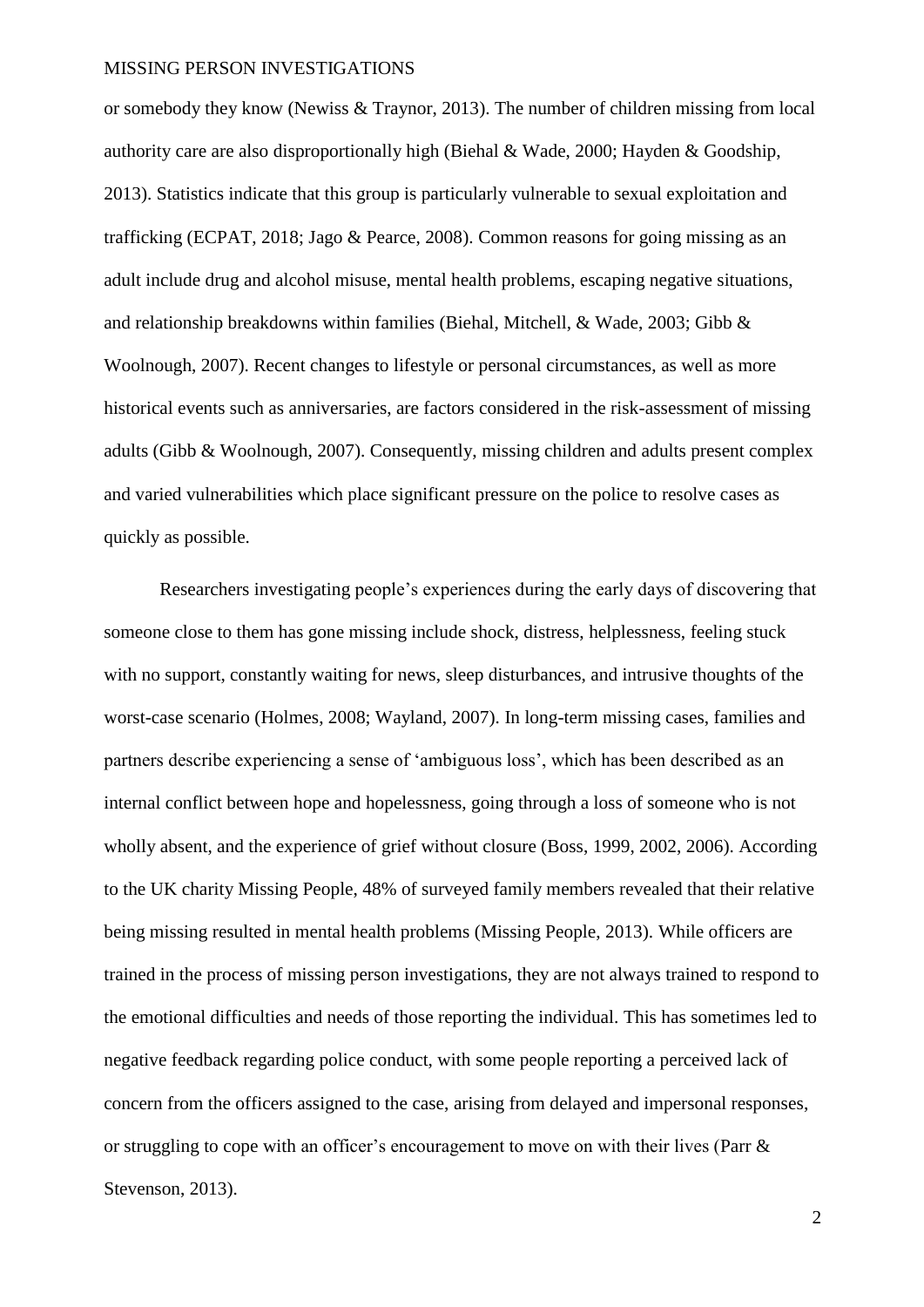The success of a missing person investigation is often reliant on the quality of information obtained in the early stages (Hedges & Shalev-Greene, 2016). In order to determine the urgency of response required, initial assessments seek to classify whether a person is missing or deliberately absent, and what level of risk the person might be to themselves or others (College of Policing, 2018). Due to the large number of people reported missing on a daily basis, a full investigation by the police is not always possible, especially if a case has been categorized as low risk (Eales, 2016; Bayliss & Quinton, 2013). If a full investigation is required, interviews are conducted with the individual who has reported the missing person, as well as others who may hold important information. The amount and accuracy of information elicited at this stage is crucial as this informs early-stage decision-making which in turn can influence the progress and resolution of the case in positive (or negative) ways. For example, what does the missing person look like, what do they have with them, did they prepare for leaving? Important details that often precede someone going missing may be subtle, out of character signs that may have been initially regarded as unimportant by those close to the missing person. Therefore, it is also useful for officers to sensitively help individuals consider whether there have been any recent changes to the person's normal routine or mood that might provide a clue to their whereabouts or well-being. However, the sheer volume of people reported missing amongst other policing demands means that it can be challenging for the police to conduct interviews, while also managing the worries of those who have reported the missing person. Furthermore, in the immediacy and emotion of reporting someone missing, the family member may not be able to clearly identify all potentially relevant items of information and may need re-interviewing which further adds to resourcing demands (Fyfe, Stevenson, & Woolnough, 2014).

In response to these operational challenges for law enforcement, an adapted version of the Self-Administered Interview (SAI; Gabbert, Hope, & Fisher, 2009) has been developed in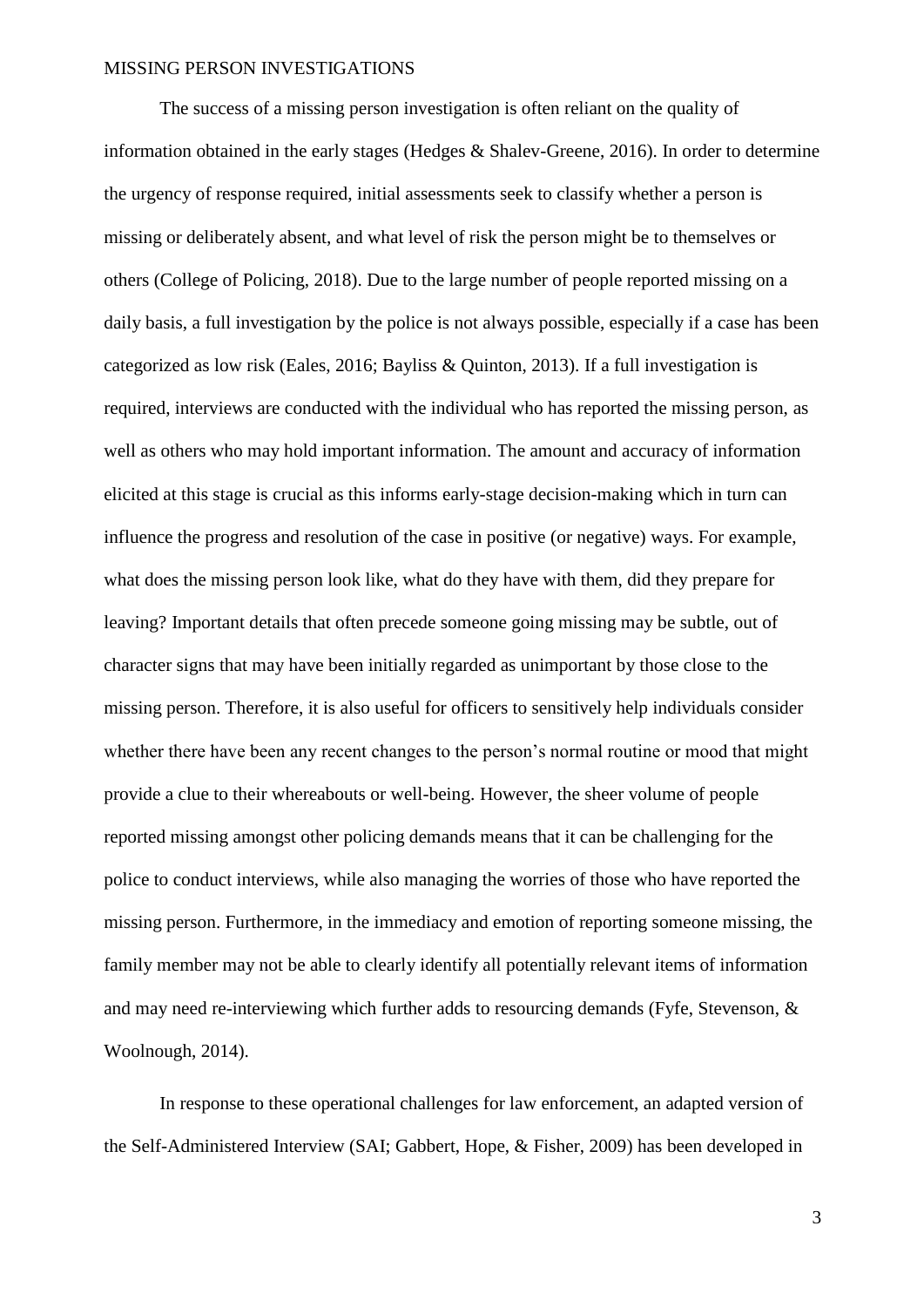collaboration with practitioners<sup>1</sup> for use in missing person investigations. The 'SAI-MISSING' tool is a standardized protocol of clear instructions and questions that guide the respondent through the process of providing information that will help a missing person investigation. As per the original SAI, it includes evidence-based psychological techniques to enhance recall and reporting of relevant information. It also endorses recommended best practice for interviewing via the use of free-recall questions to elicit narrative responses that are proven to be more accurate than responses to cued-recall questions (Lamb, Orbach, Hershkowitz, Esplin, & Horowitz, 2007). The SAI-MISSING tool can be used to collect key information prior to initial contact. Alternatively, officers can conduct the initial interview and risk assessment, and then ask the reporting person to complete the SAI-MISSING tool in his or her own time, returning it later to further inform the investigation.

The SAI-MISSING tool comprises three sections, each reflecting key areas of investigation outlined in best practice guidelines (College of Policing, 2018). These sections focus on eliciting (1) a detailed and accurate physical description of the missing person, including (if relevant) a description of what they were wearing and any personal effects they had with them; (2) circumstances surrounding the disappearance of the missing person, including who they were with, and their intentions (if known); and (3) information about the missing person's normal routine, moods, and behaviours, alongside instructions to consider and report any recent changes to these. The SAI-MISSING tool also provides respondents with a list of tasks that could enable them to further help (find a clear and recent photo, list relevant contacts, passwords, significant items missing, etc.). Where relevant, mental reinstatement of context instructions (Fisher & Geiselman, 1992) are used to help individuals remember and mentally picture the missing person prior to providing information. As a whole the tool has

 $\overline{a}$ 

<sup>&</sup>lt;sup>1</sup> The content of the SAI-MISSING tool was refined in a focus group organized by the third author, involving nine practitioners from nine police forces, each with expertise in missing persons investigations.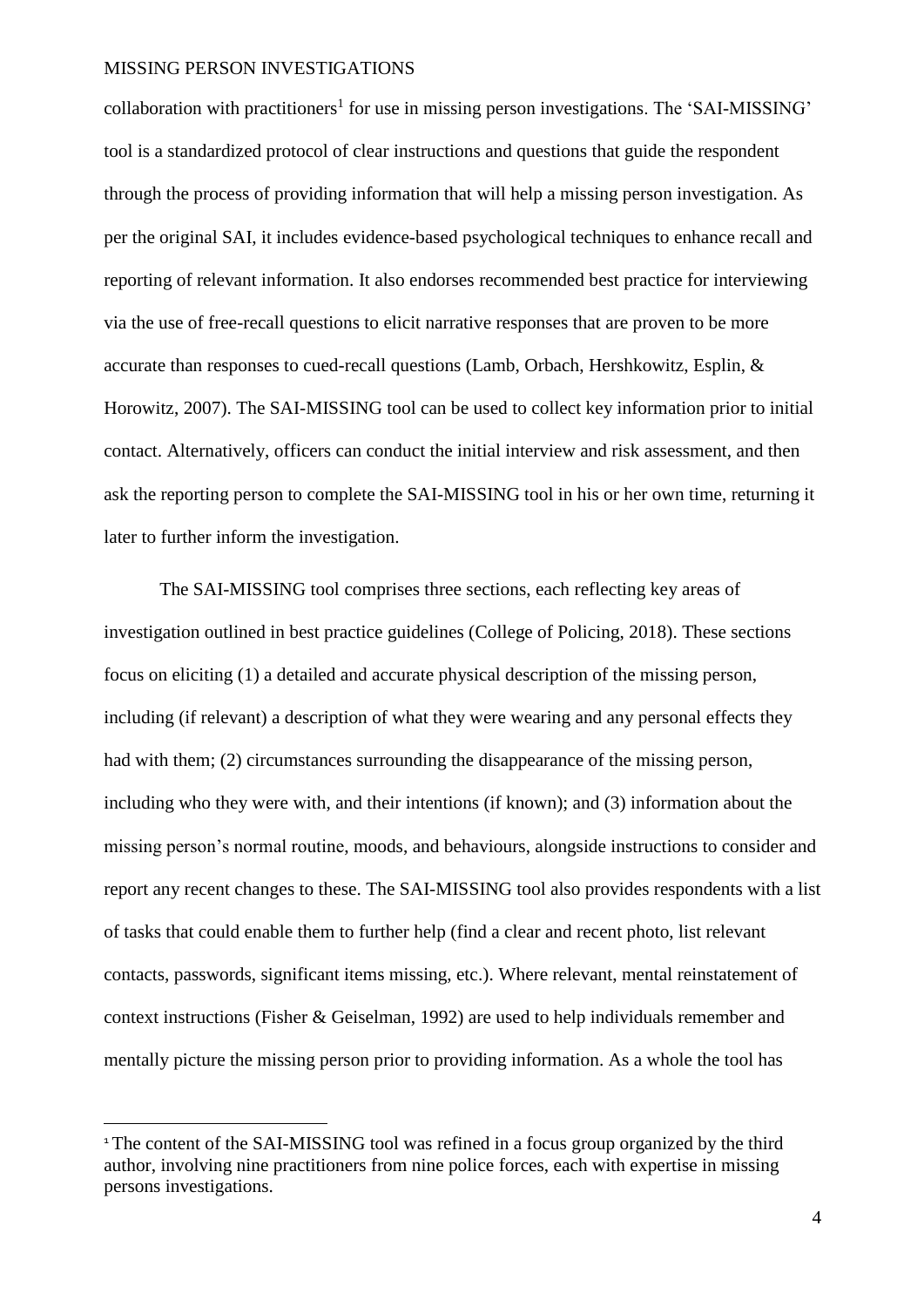been designed to enable the police to respond to a report of a missing person immediately and efficiently, to elicit detailed and useful information for the investigation, and to provide a means for the individual/s reporting the missing person to be actively involved and engaged in the investigation.

The primary aim of the current research was to examine the efficacy of the SAI-MISSING tool for eliciting relevant information in a hypothetical missing person investigation. Specifically, we sought to address whether retrieval support in the form of a mental reinstatement of context elicited more person descriptors in comparison to a simple free-recall instruction. Based on research showing that both the original and bespoke versions of the SAI recall tool elicit more information than a free-recall comparison (Gabbert et al., 2009; Hope, Gabbert, Fisher, & Jamieson, 2014; MacLean, Gabbert, & Hope, 2019), it was predicted that participants who complete a SAI-MISSING form will report more person descriptors than those who complete a self-administered control form (that contains the same questions but an absence of cognitive retrieval instructions). In addition, we explored which types of information were most likely to be reported or withheld when reporting a missing person, and why. This was in response to indications that people do not always share all of the information they are able to at the early stages of an investigation, which is an additional challenge faced by police officers (J. Apps, National Crime Agency, personal communication, January 18, 2017). In order to position the study within the context of a missing person investigation, participants were asked to imagine that someone they know well (e.g. friend, partner, colleague), and who they have seen in the last 24 hours, has gone missing, and to provide information accordingly.

#### **Experiment 1**

**Method**

#### **Participants and Design**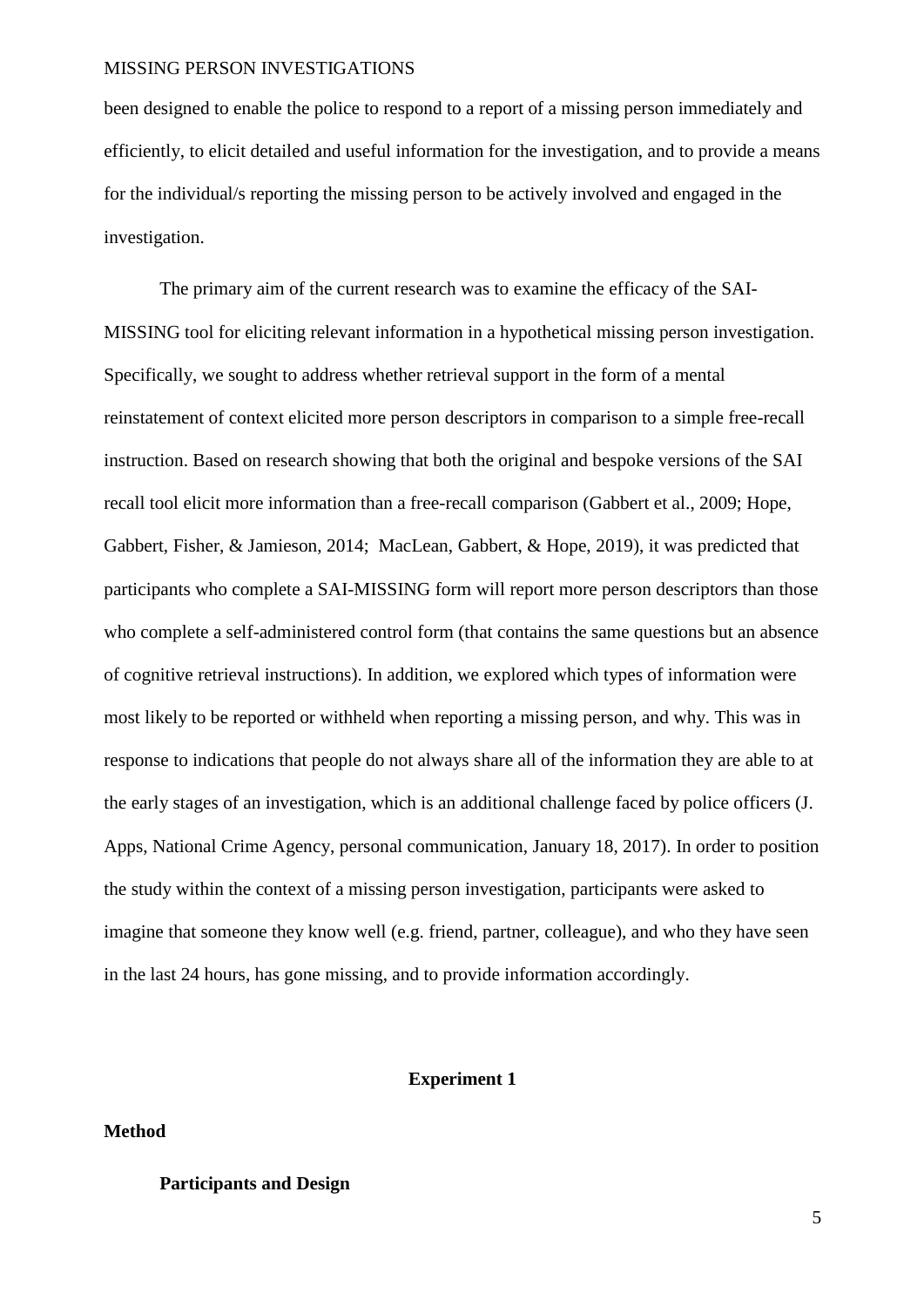A between-subjects design with two conditions (SAI-MISSING vs. Control) was used. A G\*Power analysis (Faul, Erdfelder, Lang, & Buchner, 2007) indicated that *n* = 52 was required to reach statistical significance for a large effect size with power (1 - *β*) set at 0.80 and  $\alpha$  = 0.05. A total of 65 participants were recruited from student and community-based samples via poster, online, and e-mail advertising, and took part in return for either course credit or £5.00. Participants were randomly allocated to an experimental condition whereupon they either completed the SAI-MISSING form  $(n = 32)$ , or a control condition whereupon they completed a Control Form ( $n = 33$ ). All participants were fluent in English, age-range =  $18 - 69$  years ( $M =$ 27.12,  $SD = 10.09$ , 45 participants were female.

Participants in the SAI-MISSING condition chose to report information about partners  $(n = 12)$ , family members  $(n = 8)$ , friends  $(n = 10)$ , and colleagues  $(n = 2)$ . Those in the Control condition reported information about partners ( $n = 12$ ), family members ( $n = 3$ ), friends ( $n =$ 17), and colleagues  $(n = 1)$ . 72% of participants in the SAI-MISSING condition, and 76% in the Control condition reported that they knew the person they were describing very well, while the remaining participants in each condition said quite well.

#### **Materials**

#### *Missing Persons Self-Administered Interview (SAI-MISSING).* The SAI-MISSING

tool, presented in the form of a booklet, comprised four sections containing information and instructions designed to facilitate both recall and reporting of information that would be of value in a missing persons investigation. It combines features drawn from the original Self-Administered Interview (SAI, Gabbert et al., 2009) alongside current best practice in missing person investigations (College of Policing, 2018). Participant information at the outset requested participants to complete the sections in sequential order, follow the instructions throughout, and provide accurate and detailed information in response to the questions.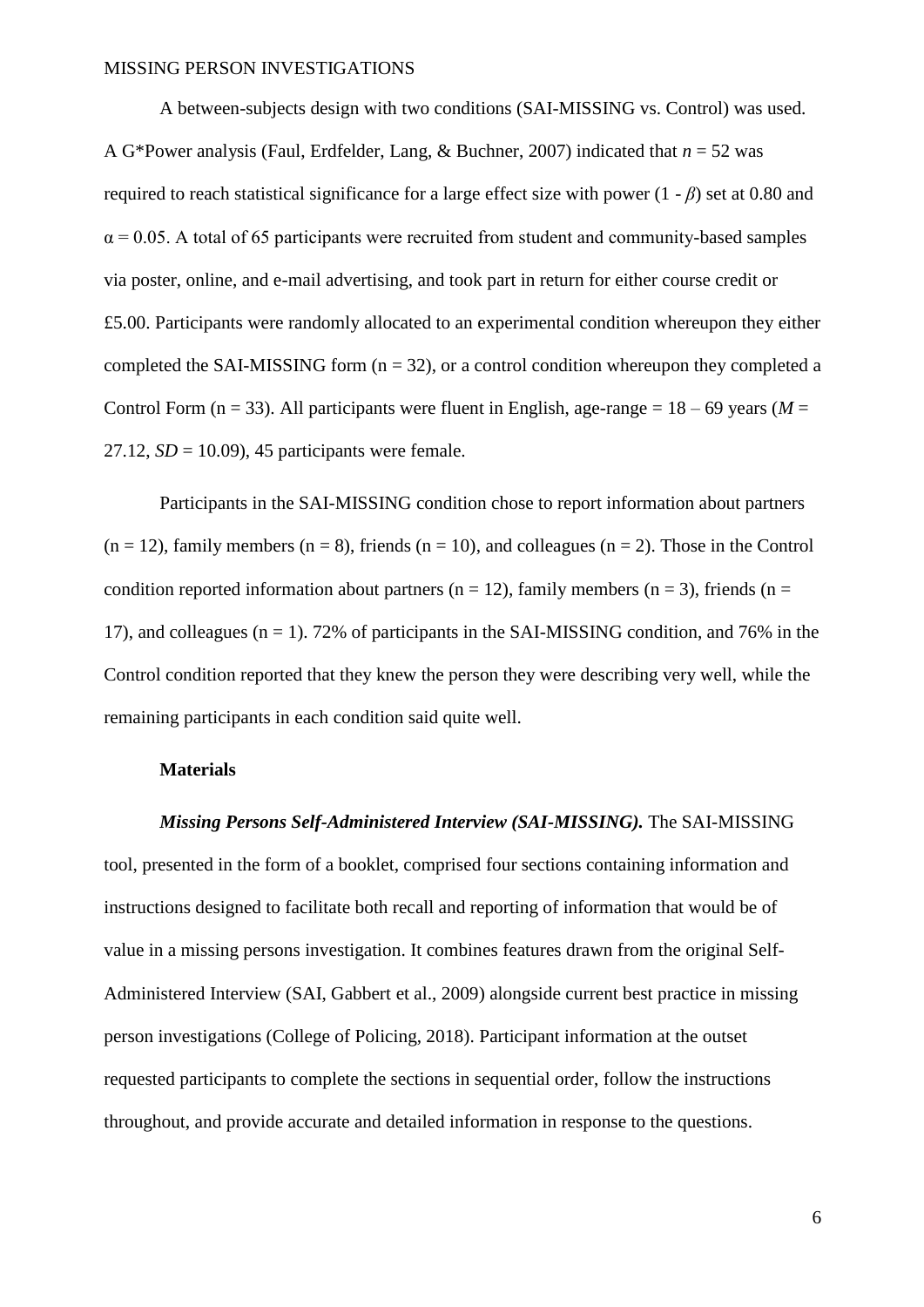Section 1 requested general information about the missing person such as their name (including nicknames/aliases), demographic information, contact information, mode of transport used, and similar. Section 2 requested a physical description of the missing person. Here, mental reinstatement of context instructions guided participants to think of a specific memory that they had of the (hypothetical) missing person, and then try to remember where they were at that time, what they were doing, who else was there, what they were talking about, whether anything particularly memorable happened on that occasion, and so on. Participants were then asked to hold that memory in mind while providing a detailed physical description of the missing person. A series of cues were provided to further facilitate retrieval (e.g., height, build, facial appearance, hair style and colour, and any identifying marks or distinguishing characteristics such as scars and tattoos). The request for a physical description was followed with a request to provide a detailed description of what the (hypothetical) missing person was wearing the last time they were seen (e.g., clothing, jewellery and accessories, and other belongings such as bag, phone, etc.). Participants were instructed to be as complete and detailed as possible when reporting the descriptions. Drawings were encouraged, and participants were provided with the outline of a human body to facilitate annotation. The importance of accuracy was emphasized, and participants were asked not to guess at anything they were not sure of.

Section 3 requested information relating to the circumstances surrounding the disappearance, such as where the person was seen last, what their intentions were, what their state of mind was, and so on. Participants were also provided with information about why such information is especially important for a missing person investigation. Section 4 requested details regarding the missing person's normal routine and behaviour. Participants were asked to consider the person's usual routine and then consider whether there had been any recent notable changes to this. Rather than asking participants to report a lot of unverifiable information, they were instead asked simply to specify how much information they felt they would be able to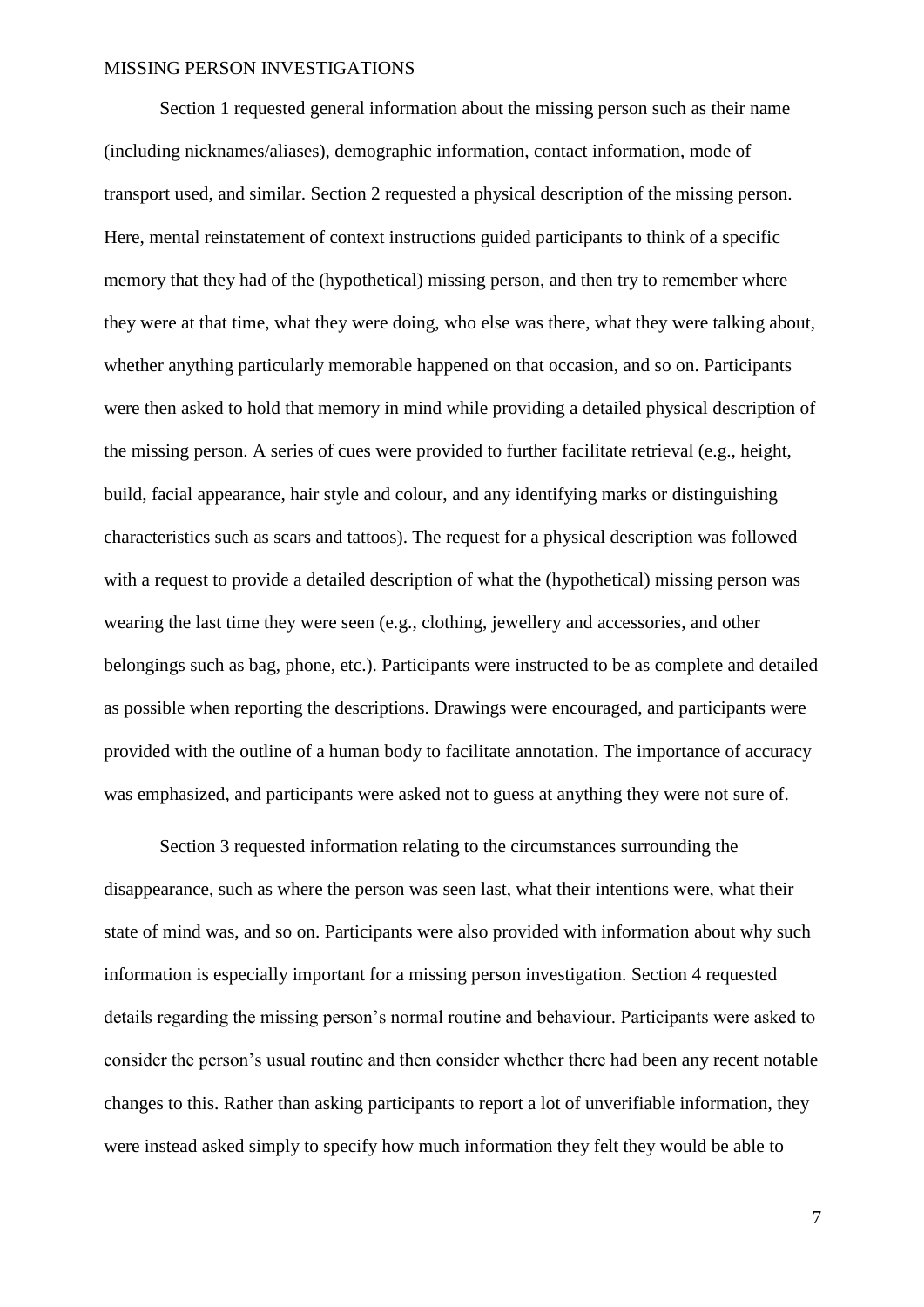provide on various different aspects if asked (e.g., locations frequented, social life, work habits), on a four-point scale ranging from 'none' to 'a lot'.

*Missing Persons Control Form.* The Control form was also a self-administered booklet. It contained the same four sections as the SAI-MISSING, with the same instructions to complete the booklet in sequential order. However, despite requesting the same information in response to the same questions and cues, it did so with the absence of (i) an explanation about why the information being requested was important to an investigation, (ii) retrieval support in the form of mental reinstatement of context, (iii) body diagrams to annotate, and (iv) explicit instructions to be as complete, detailed and accurate as possible, and to avoid guessing.

*Cooperation Questionnaire.* A final questionnaire contained written instructions asking participants to look back through their answers and indicate how willing they would be to share the information they had about the missing person with the police. Each question that had appeared in the reporting booking was listed in order, followed by three options for participants to select between (not at all willing to share it, willing to share some of it, or willing to share it in full).

#### **Procedure**

Participants were tested individually, in person. They were aware from the advertising material that the focus of the study was on missing person investigations. On arrival they were told that the study required them to imagine that someone they know well (e.g. friend, partner, colleague), and who they have seen recently, has gone missing and has now been missing for the past 24 hours. All participants consented to taking part, provided demographic information, and were then randomly allocated to either the SAI-MISSING or Control condition. The relevant reporting tool was provided to the participant who was informed that the study was self-paced with no time-limit imposed. The researcher remained present while participants worked through the assigned booklet in case any questions arose. On completion, participants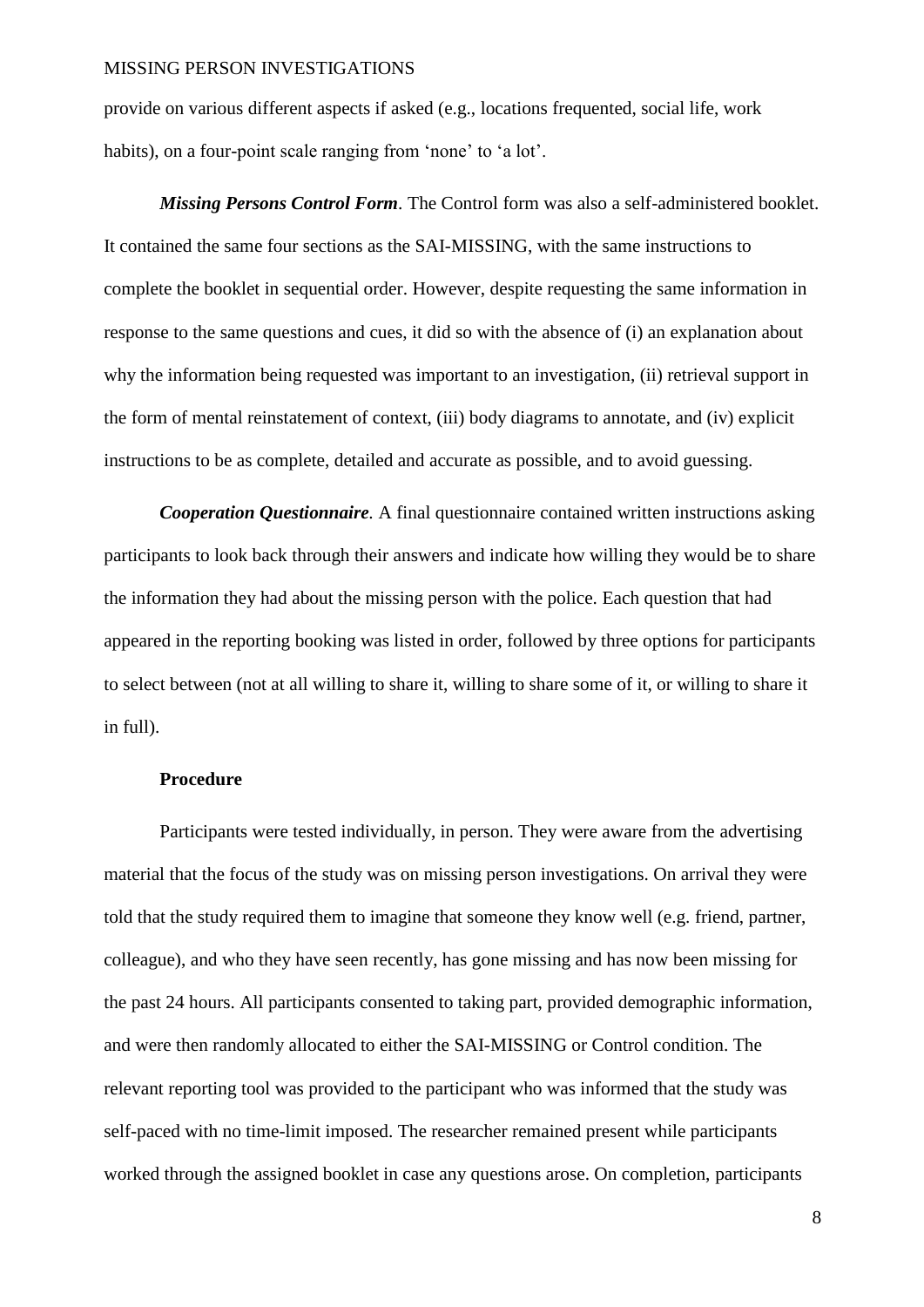were handed the Cooperation Questionnaire, that invited them to look back through their answers and indicate how willing they would be to share each piece of information they had about the missing person. All participants were fully debriefed at the end of the study; at this stage they were also invited to provide feedback about the form, such as the clarity of instructions and wording.

#### **Coding**

The person-descriptions provided in Section 2 of the forms were coded for number of details reported in relation to the missing person's physical description, clothing, and personal effects. Each unit of information was awarded a point which were then tallied, e.g., "black [1] tattoo [1] of a snowflake [1] in middle [1] of lower [1] back [1]" would be given six points. Details were only coded on first mention. Subjective or ambiguous responses were not coded, e.g., "she's pretty" or "he's average height". Drawings were coded if they provided additional information (e.g., the location of a scar or tattoo that had not been specified before).

A secondary coding was conducted to examine the number of 'unique identifiers' reported. A detail was considered to be a unique identifier if the level of detail provided helped to distinguish this featural or clothing item from other similar items, which in turn would help identify the person from similar others. As such, unique items comprised specific rather than general descriptors. For example, "surgery scar on left elbow" rather than "scar on arm", or "blue Hollister hoodie, with red pattern inside hood" rather than "blue hoodie."

To assess inter-coder reliability, 14 (20%) of randomly selected forms (an equal number from each condition) were coded independently by two raters. Pearson correlations were calculated for the primary and secondary coder for number of physical descriptors ( $r = .99$ ,  $p = .99$  $<$  0.01), the number of details relating to clothing and personal effects ( $r = .99$ ,  $p < .001$ ), the number of unique identifiers relating to physical descriptors ( $r = .99$ ,  $p < .001$ ), and the number of unique identifiers relating to clothing and personal effects ( $r = .94$ ,  $p < .001$ ).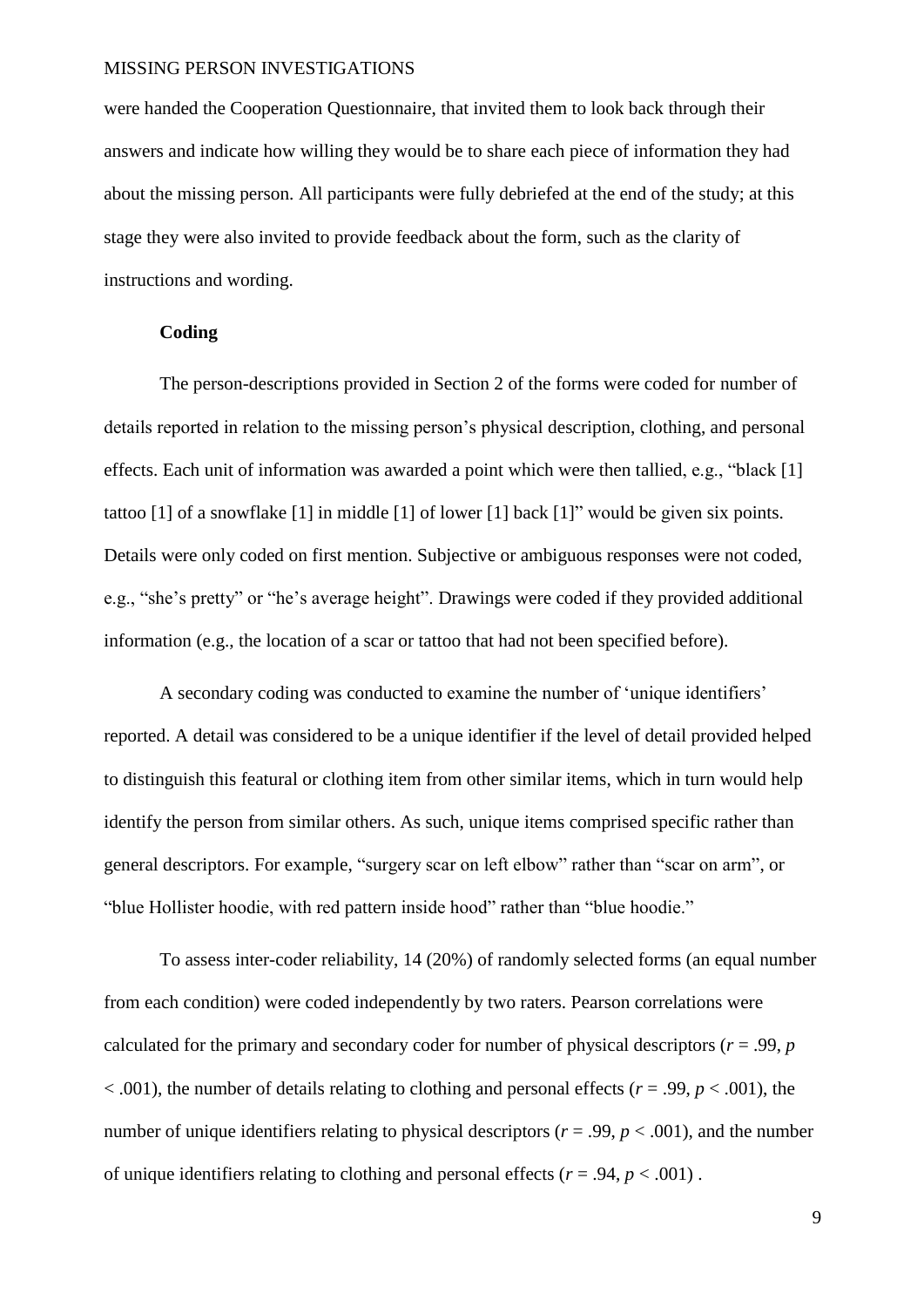#### **Results**

Our dependent variables were (i) the number of person descriptors reported, (ii) the number of unique identifiers reported, and (iii) the percentage of information participants declared that they would be willing to share in full, willing to partially share, or not willing to share. To examine differences between the conditions t-tests were performed as follows.

#### **Person descriptors**

Participants in the SAI-MISSING condition reported significantly more physical description details ( $M = 37.09$ ,  $SD = 19.56$ ) in comparison to Control participants ( $M = 23.85$ ,  $SD = 12.71$ ;  $t(63) = 3.25$ ,  $p = .002$ ,  $d = 0.81$ , 95% CI [5.09, 21.40]. In addition, SAI-MISSING participants reported significantly more details about clothing and personal effects (*M* = 32.96, *SD* = 21.25) in comparison to Control participants ( $M = 21.58$ , *SD* = 15.23);  $t(63) = 2.22$ , *p*  $= .032, d = 0.61, 95\% \text{ CI} [0.86, 21.90].$ 

#### **Unique identifiers**

There were no significant differences between conditions for the number of unique identifiers reported in relation to physical descriptors,  $t(63) = 0.75$ ,  $p = .46$ ,  $d = 0.19$ , 95% CI [-1.75, 3.86], or clothing and personal effects, *t*(63) = 0.76, *p* = .45, *d* = -0.21, 95% CI [-1.86, 0.84]. See Table 1 for means and standard deviations.

#### *Table 1 about here*

#### **Cooperation with the investigation**

Participants were asked to indicate how willing they would be to share the information they had about the missing person in a hypothetical police investigation. We calculated the percentage of information participants declared that they would be willing to share in full, willing to partially share, or not willing to share. There was a ceiling effect in that participants in both conditions were most often willing to share the information they held in full (88.57%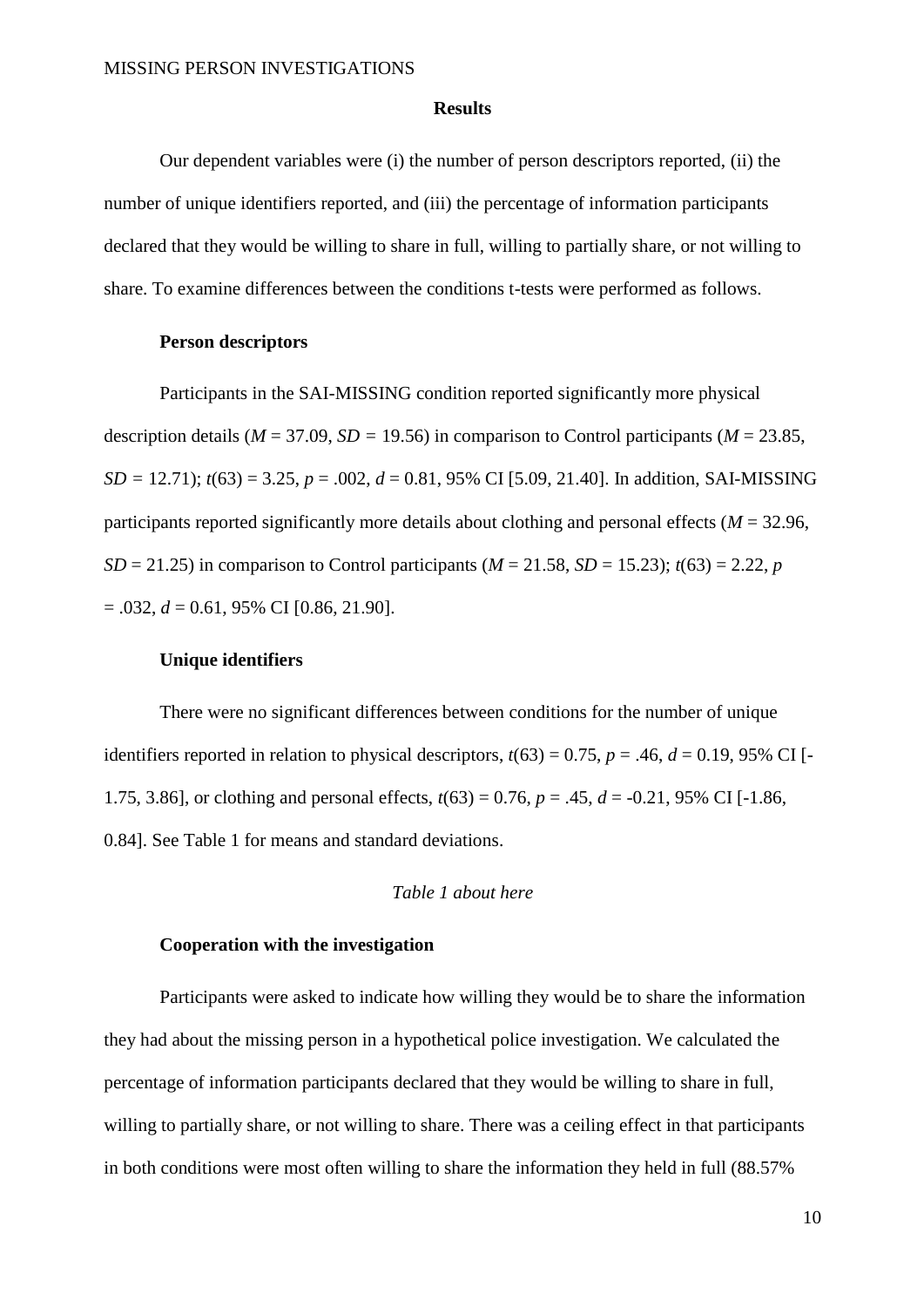and 93.21% for SAI-MISSING and Control conditions respectively). At times, participants reported that they would only be willing to partially share the information they held (10.39% and 6.00% for SAI-MISSING and Control conditions respectively). This frequently related to personal information such as passwords, or medical history. It was very rare for participants to report that they would not be keen to share information at all (1.03% and 0.79% for SAI-MISSING and Control conditions respectively). Due to the ceiling effect, analyses were not performed.

#### **Discussion**

The findings of Experiment 1 confirmed our hypotheses that participants who completed a SAI-MISSING form would report more person descriptors than those who completed a selfadministered Control form. Both forms included the same questions and cues to elicit person descriptions, meaning that the enhanced performance in the SAI-MISSING condition is likely due to the additional retrieval support provided by the mental reinstatement of context instructions, and the body diagram. These techniques support the individual in self-generating their own memory cues to help remember the target information (the missing person), which is a particularly effective method of cueing memory (Memon, Meissner, & Fraser, 2010; Wheeler & Gabbert, 2017).

The SAI-MISSING form also differed from the Control form in the instructions to be as complete, detailed and accurate as possible, but to avoid guessing. However, it was not possible in Experiment 1 to determine the accuracy of the information reported. The primary aims of Experiment 2 were therefore to replicate the general methodology of Experiment 1, but to enable a comparison of accuracy rates between the two conditions. For this, participants were requested to attend the study with someone they knew well, after which they were separated into different rooms and asked to imagine that their study-partner had gone missing. We were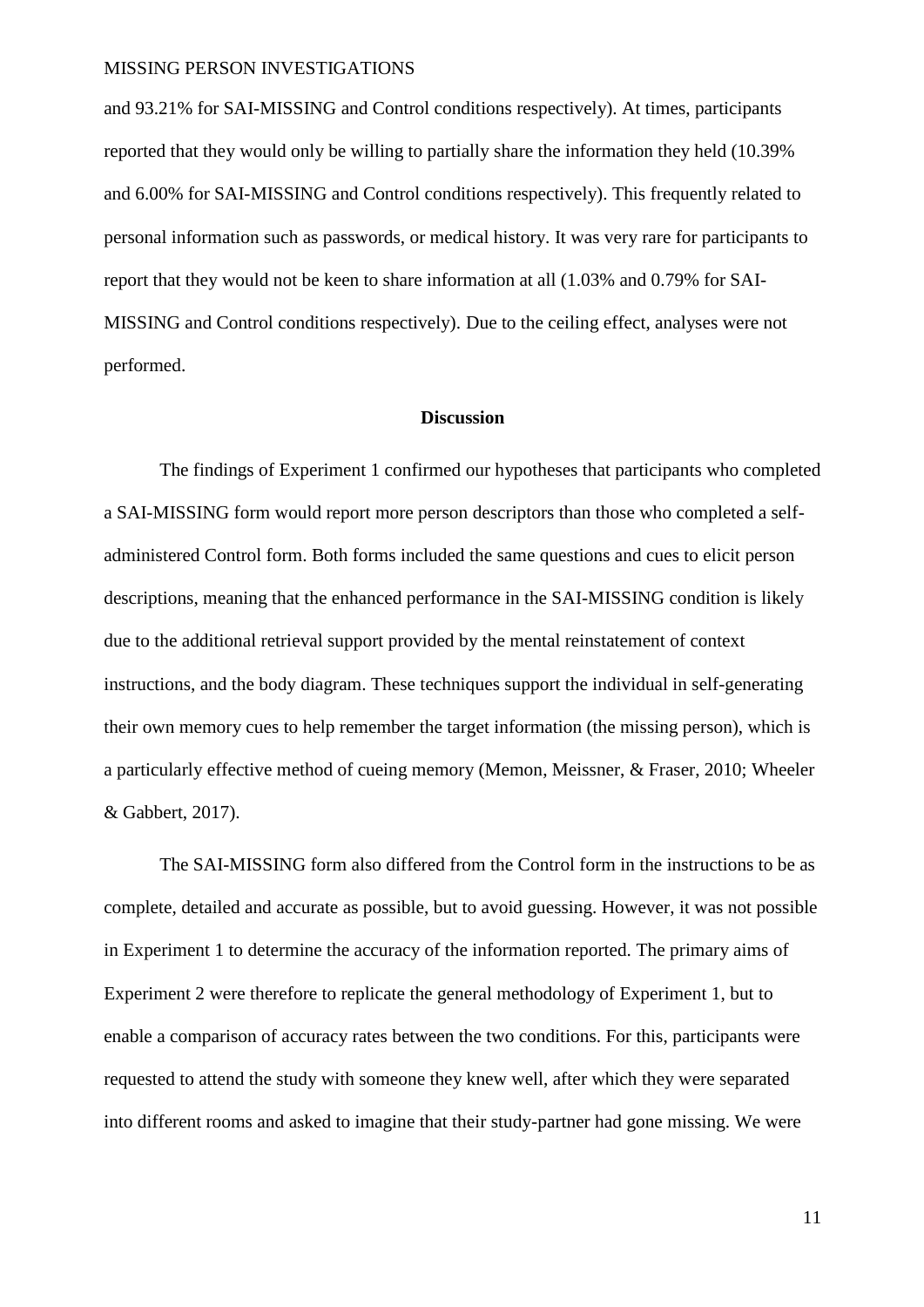then able to determine the accuracy of the person descriptions each participant provided of their partner, as each person was present.

Given that the methodology mirrored Experiment 1, we hypothesized that we would replicate findings related to the amount of person descriptors reported. Further, in relation to accuracy, we hypothesized a similar or higher accuracy rate in the SAI-MISSING condition. Accuracy was expected to be high in both conditions, because both forms use open-ended questions which are known to elicit accurate information (Lamb, Orbach, Hershkowitz, Horowitz, & Abbott, 2007; Oxburgh, Myklebust, & Grant, 2010). However, the additional instruction 'not to guess' in the SAI-MISSING form created the potential for a slightly higher accuracy rate in this particular condition. For example, previous research has shown that people can regulate the accuracy of information they report dependent on the instructions received to adopt a strict versus lenient response criteria (Koriat & Goldsmith, 1996). However, previous research using the SAI has not always observed a difference in accuracy rate in comparison to a simple free-recall instruction (e.g., Gawrylowicz, Memon, Scoboria, Hope, & Gabbert, 2014; Hope et al., 2014; Krix et al., 2016).

#### **Experiment 2**

#### **Method**

#### **Participants and Design.**

A between-subjects design with two conditions (SAI-MISSING, Control) was used. As before, G\*Power (Faul, et al., 2007) indicated that a minimum total  $n = 52$  was required to reach statistical significance for a large effect size with power  $(1 - \beta)$  set at 0.80 and  $\alpha = 0.05$ . A total of 64 participants, who had not taken part in Experiment 1, were recruited from student and community-based samples via poster, online, and e-mail advertising, and took part in return for either course credit or £5.00. Participants were randomly allocated to an experimental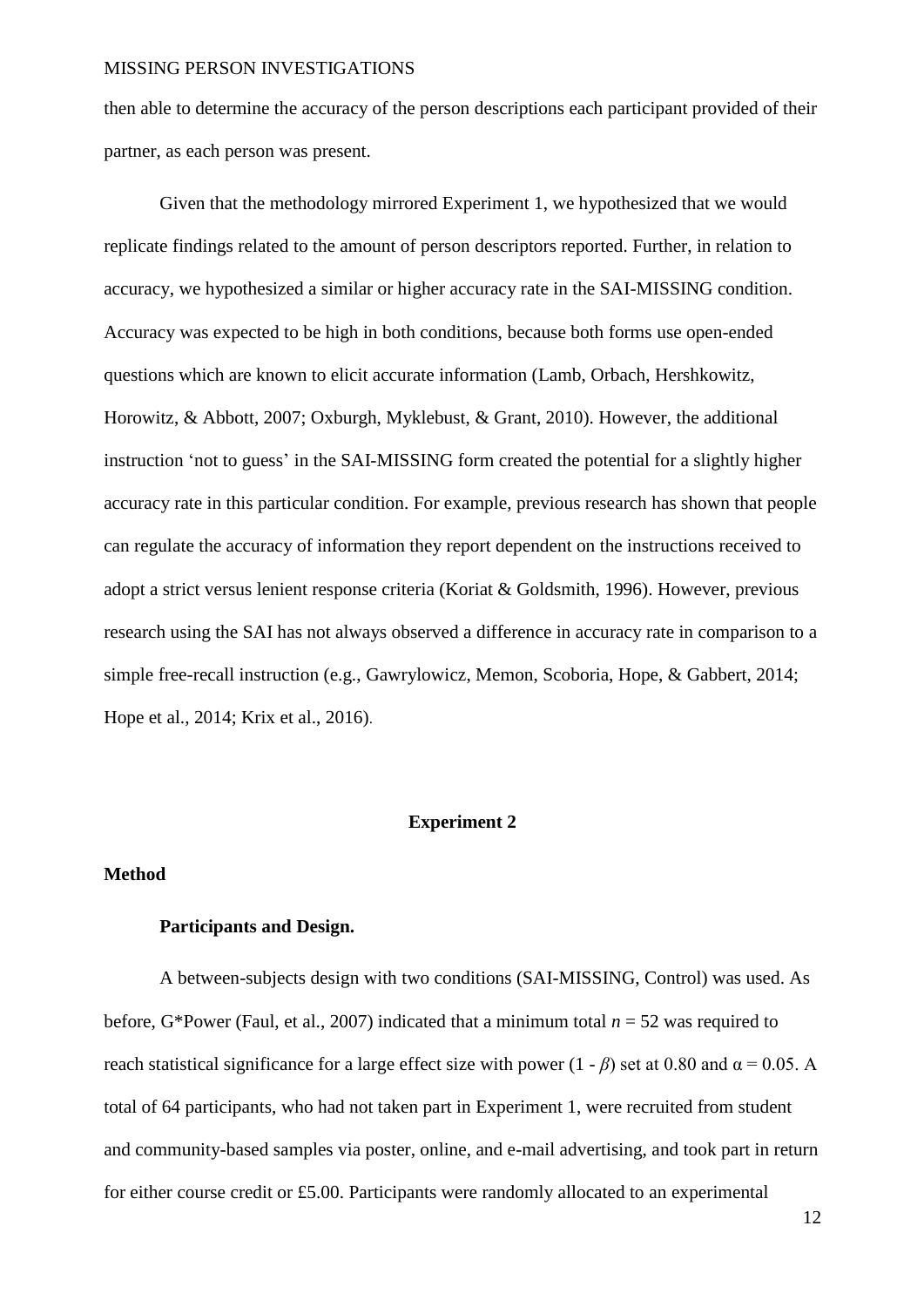condition whereupon they either completed the SAI-MISSING ( $n = 32$ ), or a Missing Persons Control Form ( $n = 32$ ). All participants were fluent in English, age-range =  $18 - 59$  years ( $M =$ 29.95, *SD* = 13.07), 47 participants were female.

Participants in the SAI-MISSING condition attended with, and therefore reported information about, partners ( $n = 12$ ), family members ( $n = 2$ ), friends ( $n = 17$ ), and colleagues  $(n = 1)$ . Those in the Control condition reported information about partners  $(n = 7)$ , family members ( $n = 8$ ), friends ( $n = 14$ ), and colleagues ( $n = 3$ ). 50% of participants in each condition reported that they knew the person they were describing very well, while the remaining participants in each condition said quite well.

#### **Materials**

The same SAI-MISSING and Missing Persons Control Form were used again for Experiment 2. Both were the same as before except for minor edits to improve the clarity (based on feedback from participants in Experiment 1, e.g., a suggestion to use bold font to highlight important instructions). One other small change was to provide space following each question in the Cooperation Questionnaire for participants to explain their answers relating to their willingness to share or withhold information they had about the missing person with the police.

#### **Procedure**

Participants responding to the advert about the study were informed that the focus was on missing person investigations, and to be eligible to take part it was necessary to attend the testing session with someone they knew very well, such as a partner, house mate, or close friend. Participants were therefore tested in pairs, in person. On arrival they were immediately separated into different rooms and asked to imagine that the person they came with had been missing for the past 24 hours. All participants consented to taking part, provided demographic information, and were then randomly allocated to either the SAI-MISSING or Control condition. As in Experiment 1, the relevant booklets were provided, with instructions that the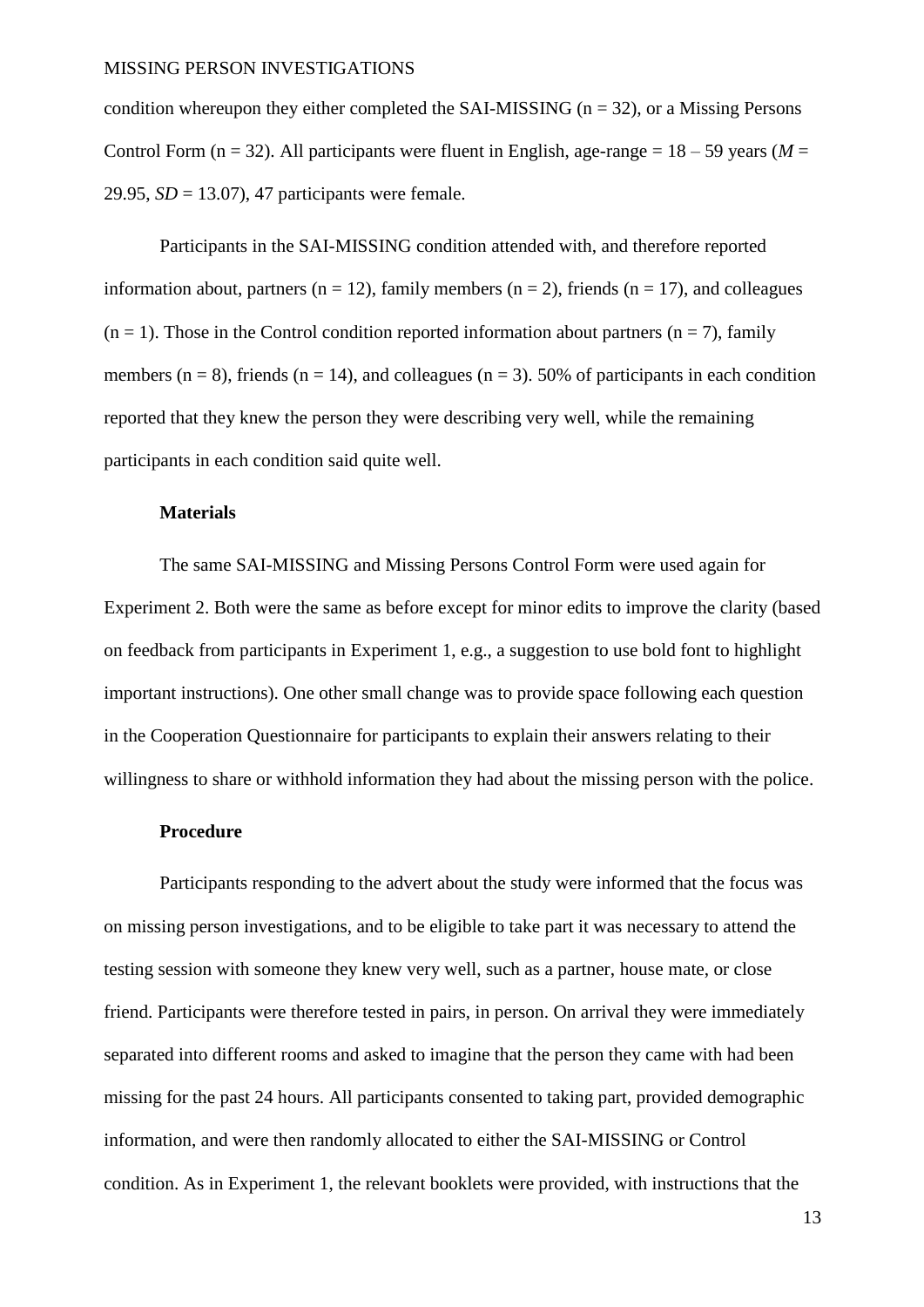study was self-paced with no time-limit imposed. The researcher remained nearby and available while the participants worked through the assigned booklet in case any questions arose. On completion, participants were handed the Cooperation Questionnaire, that invited them to look back through their answers and indicate how willing they would be to share each piece of information they had about the missing person (not at all willing to share it, willing to share some of it, or willing to share it in full). Participants were also invited to explain their answers.

Once both members of the pair had completed their booklets, they were asked if they were comfortable to swap it with their partner so that he or she could code Section 2 (physical and clothing description) for accuracy. All participants obliged. Instructions were provided to read through the description of themselves and use a highlighter pen to mark any incorrect details (e.g., wearing black jeans instead of blue jeans). The researcher then checked the highlighted errors to ensure this task had been completed thoroughly and correctly. As an additional measure, photographs were taken of each participant and their accessories for coding purposes. All participants were fully debriefed at the end of the study.

#### **Coding**

Physical descriptors and clothing and personal effects reported in Section 2 were coded as per Study 1. In addition, each detail reported was coded as correct or incorrect and an accuracy rate was calculated by dividing the total number of correct details by the total count of information recalled. Using the example above, 'black jeans' would be awarded one incorrect point for 'black', and one correct point for 'jeans'.

Fourteen (22%) of the randomly selected forms (an equal number from each condition) were coded independently by two raters to assess inter-coder reliability. Pearson correlations were calculated for the primary and secondary coder for number of accurate physical descriptors ( $r = .99$ ,  $p < .001$ ), the number of accurate details relating to clothing and personal effects ( $r = .99$ ,  $p < .001$ ), the number of unique identifiers relating to physical descriptors ( $r$ )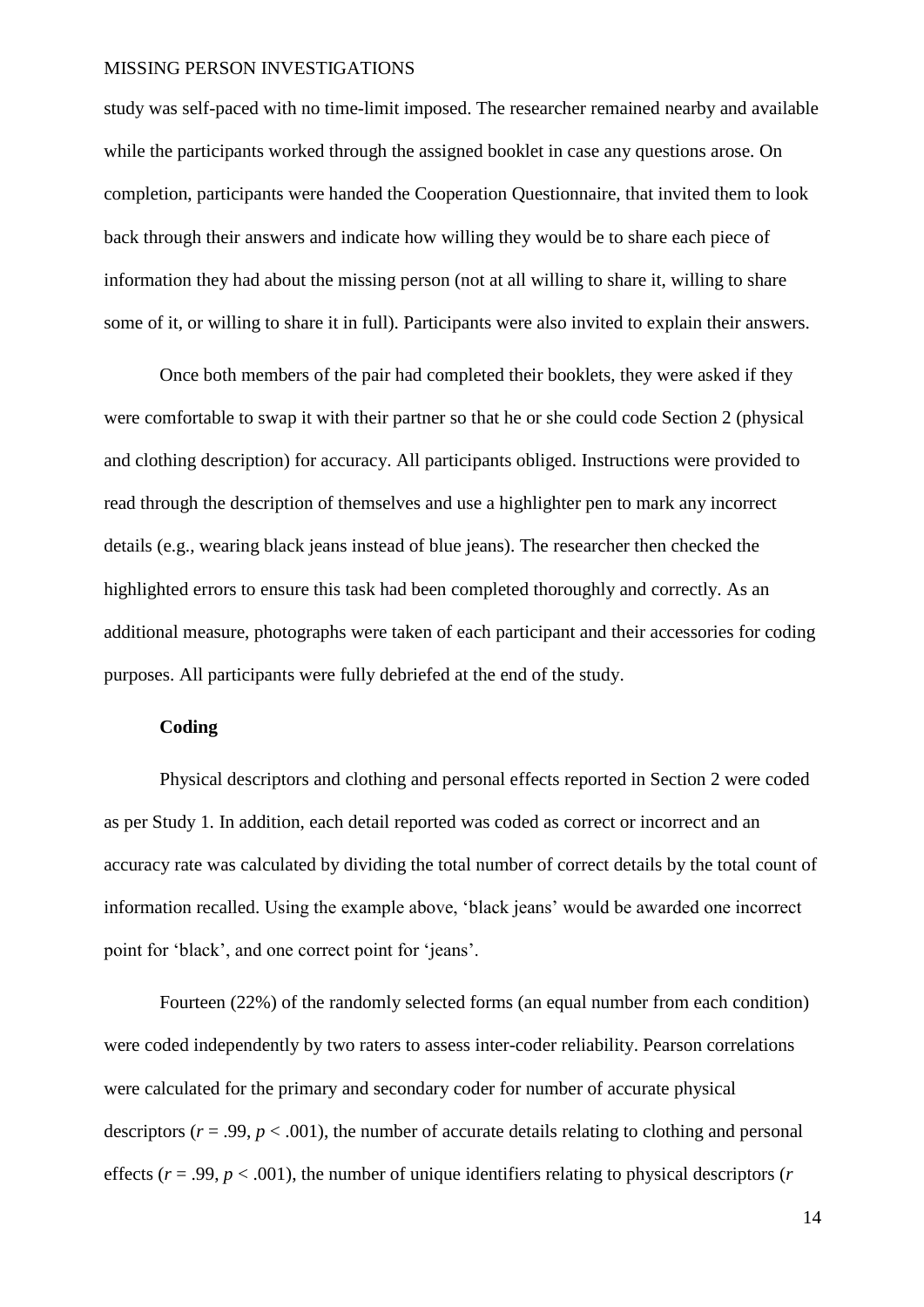= .99, *p* < .001), and the number of unique identifiers relating to clothing and personal effects (*r*  $= .96$ ,  $p < .001$ ). On the basis of this inter-coder reliability was deemed to be of an acceptable level.

#### **Results**

Our dependent variables were the same as in Experiment 1, with the addition of assessing the accuracy of person descriptors. To examine differences between the conditions ttests were performed as follows.

#### **Person descriptors**

Participants in the -SAI-MISSING condition reported significantly more correct physical description details ( $M = 34.25$ ,  $SD = 20.34$ ) in comparison to Control participants ( $M =$ 22.91, *SD* = 16.60);  $t(62) = 32.44$ ,  $p = .017$ ,  $d = 0.61$ , 95% CI [2.07, 20.62], as well as reporting significantly more correct details about clothing and personal effects ( $M = 26.44$ ,  $SD = 19.54$ ) in comparison to Controls ( $M = 15.38$ ,  $SD = 12.43$ );  $t(62) = 2.70$ ,  $p = .009$ ,  $d = 0.68$ , 95% CI [2.88, 19.25]. The mean number of incorrect details reported were very low, and did not differ between conditions for physical descriptors  $t(62) = 0.00$ ,  $p = 1.00$ ,  $d = 0.00$ , 95% CI [-0.67, 0.67], or clothing and personal effects,  $t(62) = 1.47$ ,  $p = .15$ ,  $d = -0.37$ , 95% CI [-2.88, 0.44]. When considering overall accuracy rates, SAI-MISSING participants outperformed Control participants for both physical descriptors,  $t(62) = 2.23$ ,  $p = .03$ ,  $d = 0.56$ , 95% CI [0.24, 4.38], and clothing and personal effects,  $t(62) = 3.32$ ,  $p = .002$ ,  $d = 0.83$ , 95% CI [5.94, 23.92].

#### **Unique identifiers**

There were no significant differences between conditions for the number of unique identifiers reported in relation to physical descriptors  $t(62) = 0.49$ ,  $p = .62$ ,  $d = -0.12$ , 95% CI [-2.84, 1.72], or clothing and personal effects,  $t(62) = 0.81$ ,  $p = .42$ ,  $d = 0.20$ , 95% CI [-0.64, 1.52]. See Table 2 for means and standard deviations.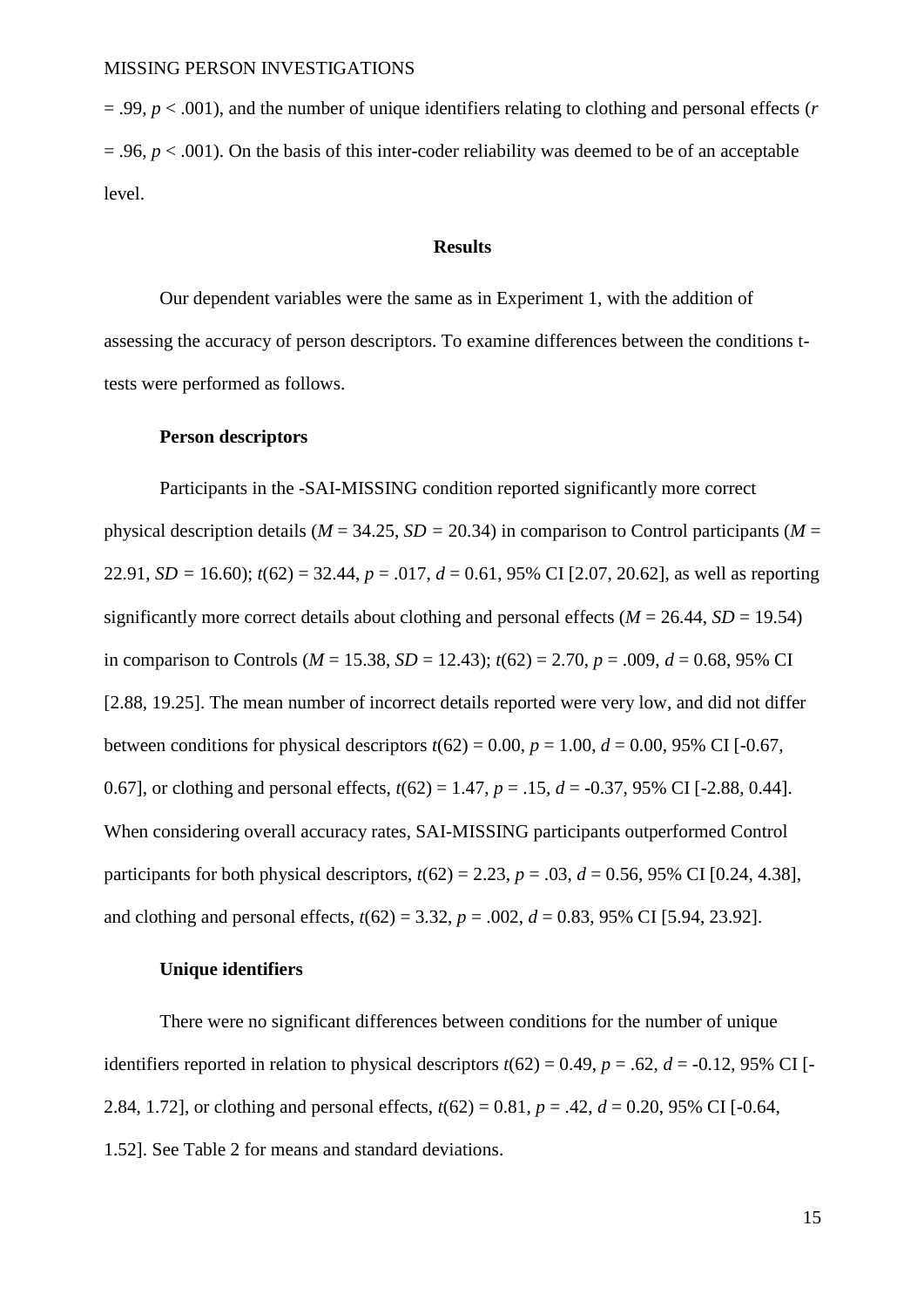#### *Table 2 about here*

#### **Cooperation with the investigation**

Participants were asked to indicate how willing they would be to share the information they had about the missing person in a hypothetical police investigation. As per the findings of Experiment 1, there was a ceiling effect in that participants in both conditions were most often willing to share the information they held in full (96.07% and 90.05% for SAI-MISSING and Control conditions respectively). At times, participants reported that they would only be willing to partially share the information they held (3.23% and 9.00% for SAI-MISSING and Control conditions respectively). Participants rarely reported that they would not share information (0.09% and 0.95% for SAI-MISSING and Control conditions respectively).

Participants were invited to provide a reason for choosing to withhold, or partially share information. Reasons given sometimes related to uncertainty (e.g., "I'm unsure if it's relevant or helpful to report this", "Unsure if this information is correct"), and sometimes due to reluctance to share personal information (e.g., "I'm hesitant to reveal personal and/or sensitive information", "I'm reluctant to share private information", "I'm worried it would make the person look bad"). At times participants reported that they did not feel it was their responsibility to share information, despite being able to (e.g., "Other people are more suited to share this type of information"). On one occasion it was felt that the police might take the case less seriously if the missing person was not categorized as being vulnerable ("I'd be worried that reporting certain information would cause the police to interpret the situation as less dangerous"). At times, participants indicated that the information they shared would depend on how long the person had been missing (e.g., "I would want to know for sure if the person is missing before sharing this type of information with the police", "I'd provide more details about recent life troubles if they were still missing after a week").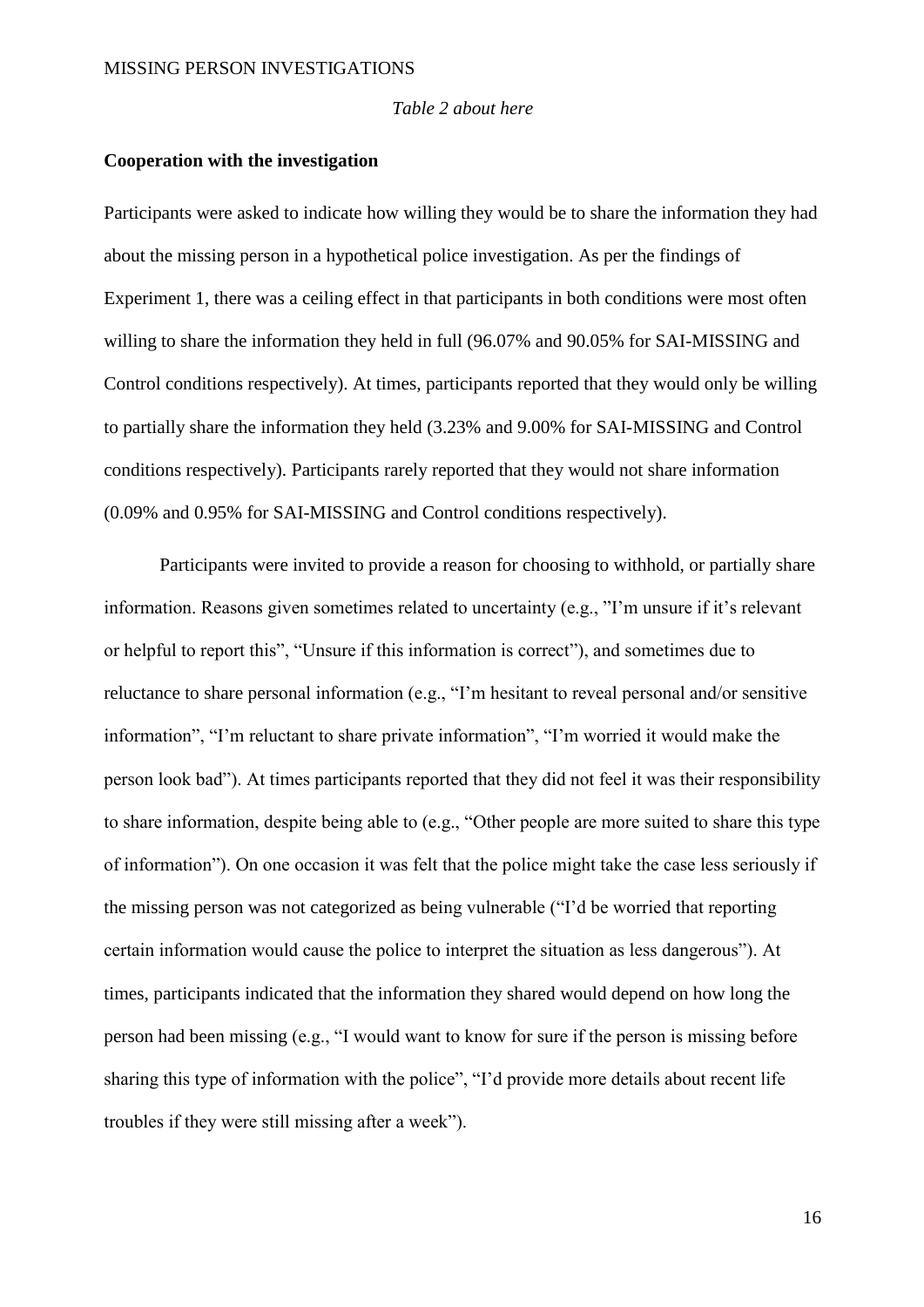#### **General Discussion**

Across two experiments we demonstrated that the SAI-MISSING tool elicits significantly more information regarding physical descriptions and descriptions of clothing and personal effects, than a comparison control form. Experiment 2 allowed for us to code the accuracy of reported information and found that the SAI-MISSING tool produced higher accuracy rates than the control form. Obtaining accurate person descriptors in the initial stages of a missing person investigation may be critical for enabling officers to establish the appearance/clothing of who they are looking for (ACPO, 2013). Furthermore, descriptions are vital for CCTV operators tasked with searching for missing persons (ACPO, 2013). The retrieval techniques in the SAI-MISSING were informed by those used in the original SAI (Gabbert et al., 2009) and the Cognitive Interview (Geiselman, Fisher, MacKinnon, & Holland, 1986), including mental reinstatement of context instructions and a body diagram that can be annotated. The mental reinstatement of context mnemonic is based on the encoding-specificity principle of memory, whereby the likelihood of information being recalled accurately corresponds to the overlap between encoded information and the retrieval cue (Geiselman et al., 1986; Tulving & Thomson, 1973). Thus, helping someone remember the last time they were with someone, can help activate personally relevant memories that cue memory for additional and related information.

Despite the difference in the number of person descriptors reported in each condition, this did not extend to the number of unique identifiers reported. This might be because by their very definition, unique or distinctive descriptors are not very common and perhaps did not feature sufficiently in the sample. Indeed, across the two experiments the percentage of descriptors that were coded as unique was relatively small (less than 10%). Thus, while our attempt to code for unique identifiers was a step towards considering the type of information that might be particularly useful in a search for a missing person, we acknowledge that more research is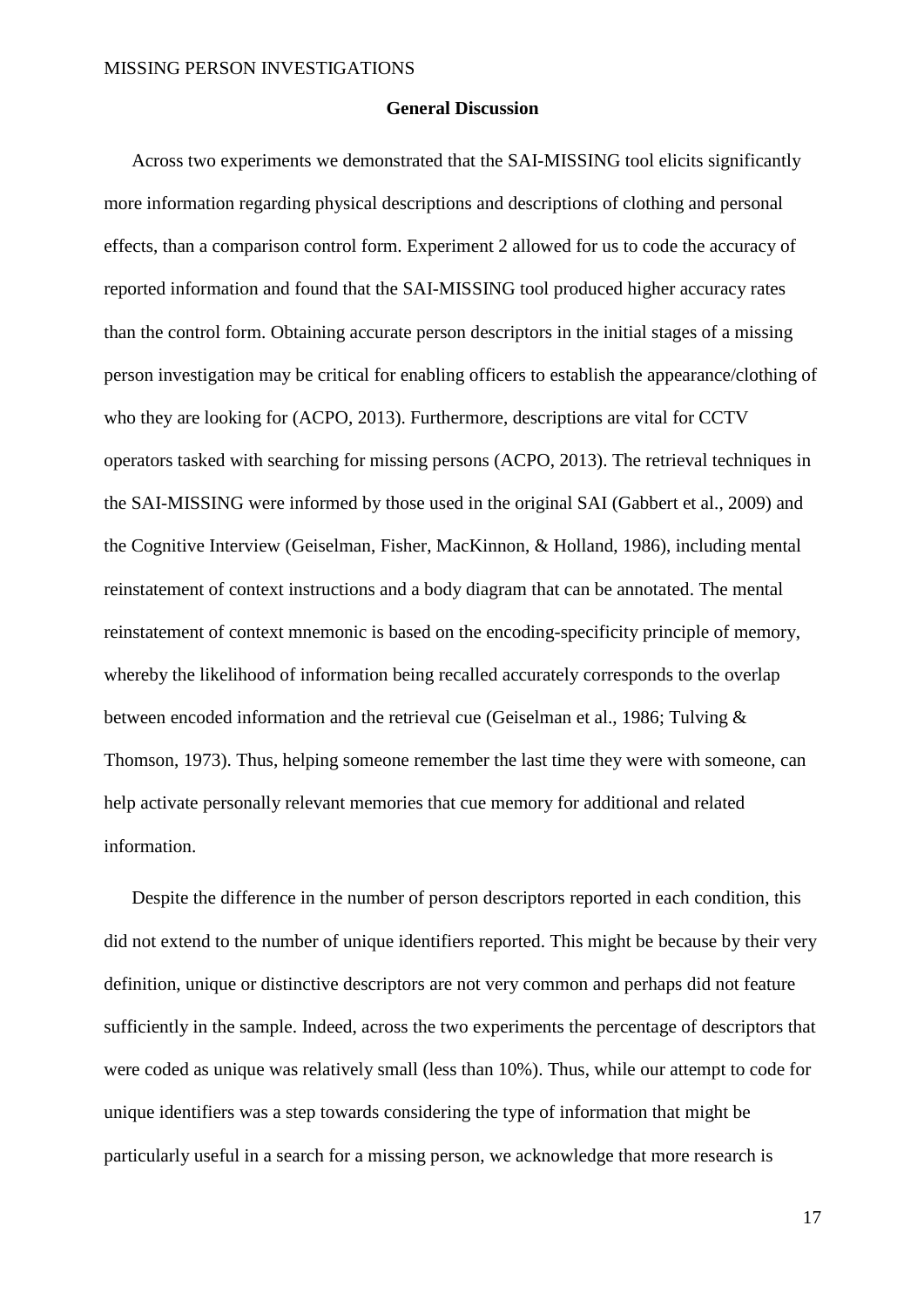needed to refine this coding. For example, descriptors that are not considered unique in isolation, might become so in combination. An urgent appeal for sightings of a three-year-old boy that had gone missing in London included in the description; "a green coat with a fluffy hood over a black jumper with white stripes, together with blue jeans and blue trainers" (Mann, 2018). Each detail alone is fairly generic (the majority of young children in the UK wear blue jeans), yet in combination they become unique. The description was released to the public, as well as being issued to CCTV operators and the National Police Air Service who assisted in the search. Two hours later officers found a boy matching the description, and he was returned to his parents safe and well. We propose that further research is needed to examine the type of person descriptors that might be most effective in eliciting (accurate) sightings. However, we also acknowledge Lampinen and colleagues' research showing that performance is often incredibly poor in prospective person memory tasks, even with good descriptions and photos (see Lampinen & Moore, 2016).

The majority of participants reported that they were willing to share all the information they had about the missing person in order to aid the hypothetical investigation, with no differences found between the two conditions. Despite this apparent promise of cooperativeness, anecdotal and limited research evidence suggests that missing persons investigations are sometimes unnecessarily impeded by people not being wholly forthcoming with information, especially at the early stages. Families appear unwilling to reveal information, often regarded as 'skeletons in the cupboard', during the first series of police interviews, through embarrassment or perceived unnecessary revelations regarding criminal conduct (Apps, 2019). Thus, it is of interest to examine the data from Study 2 outlining participants reasons for withholding information. Here, uncertainty surrounding the relevance, usefulness, and accuracy of information was a factor. This confirms previous research showing that individuals often withhold information they do not perceive to be of value (Ackerman & Goldsmith, 2008), even in an investigative context (Brewer, Nagesh Vagadia, Hope, & Gabbert, 2018). Further, participants stated that they might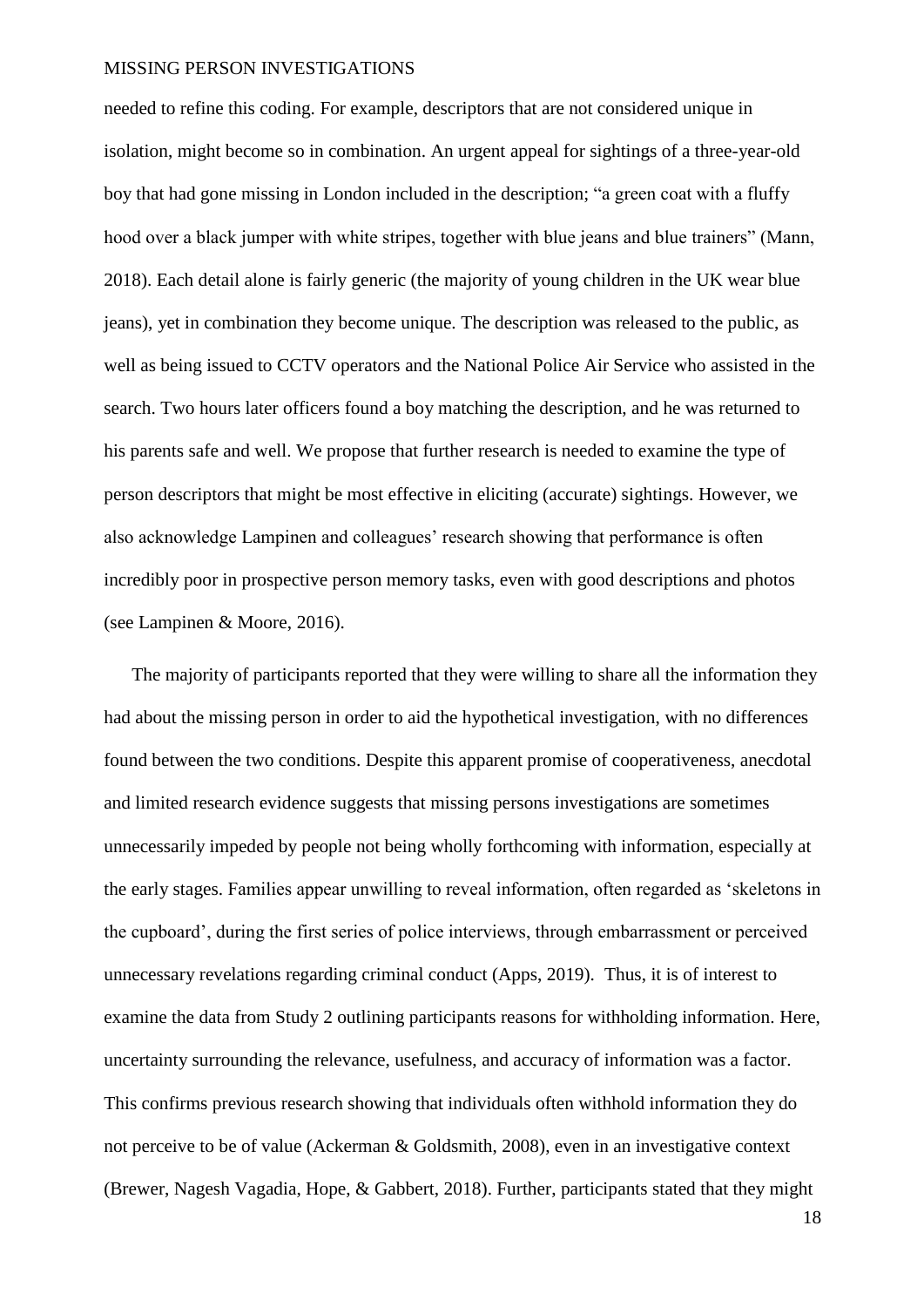be reluctant to share personal or private information, especially if they felt someone else was better placed to provide this, and unless the person was still missing after a number of days. It is important for the police to know that individuals have access to more information than they might choose to disclose in the initial stages of an investigation. Providing a clear explanation about the value and importance of disclosing information is thus very important in a missing persons investigation so that individuals assisting the police understand that their cooperation could not only expedite the search, but also help inform an accurate risk assessment.

The SAI-MISSING tool has been designed so that individuals can complete it in their own time, allowing time to think, gather information, and respond to the best of their ability. This administrative feature has three potential benefits that we were unable to test in the current research. First, the SAI-MISSING tool provides a means for individuals to be actively involved and engaged in the investigation rather than passively waiting for news about the person they have reported missing. This might help overcome the feeling of helplessness and lack of support that can be experienced (Parr & Stevenson, 2013; Wayland, 2007). Second, those closest to the missing person are best placed to identify aspects of their actions or behaviors which could provide clues relating to the risks they may face and possible places they may be located at, thus it is important to provide opportunities to involve them in the investigation as much as possible. Third, while individuals are spending time collating and reporting further information independently, officers are able to invest more of their time and skills in other aspects of the search. A field trial of the SAI-MISSING tool is necessary to examine these potential benefits.

Given the applied nature of the research, it is important to consider practical limitations. First, it is important to consider accessibility requirements (e.g., difficulties with literacy) that might impede an individual's ability to complete the form without assistance. Second, as with the original SAI, the lack of social support may not be appropriate or appeal to everybody, and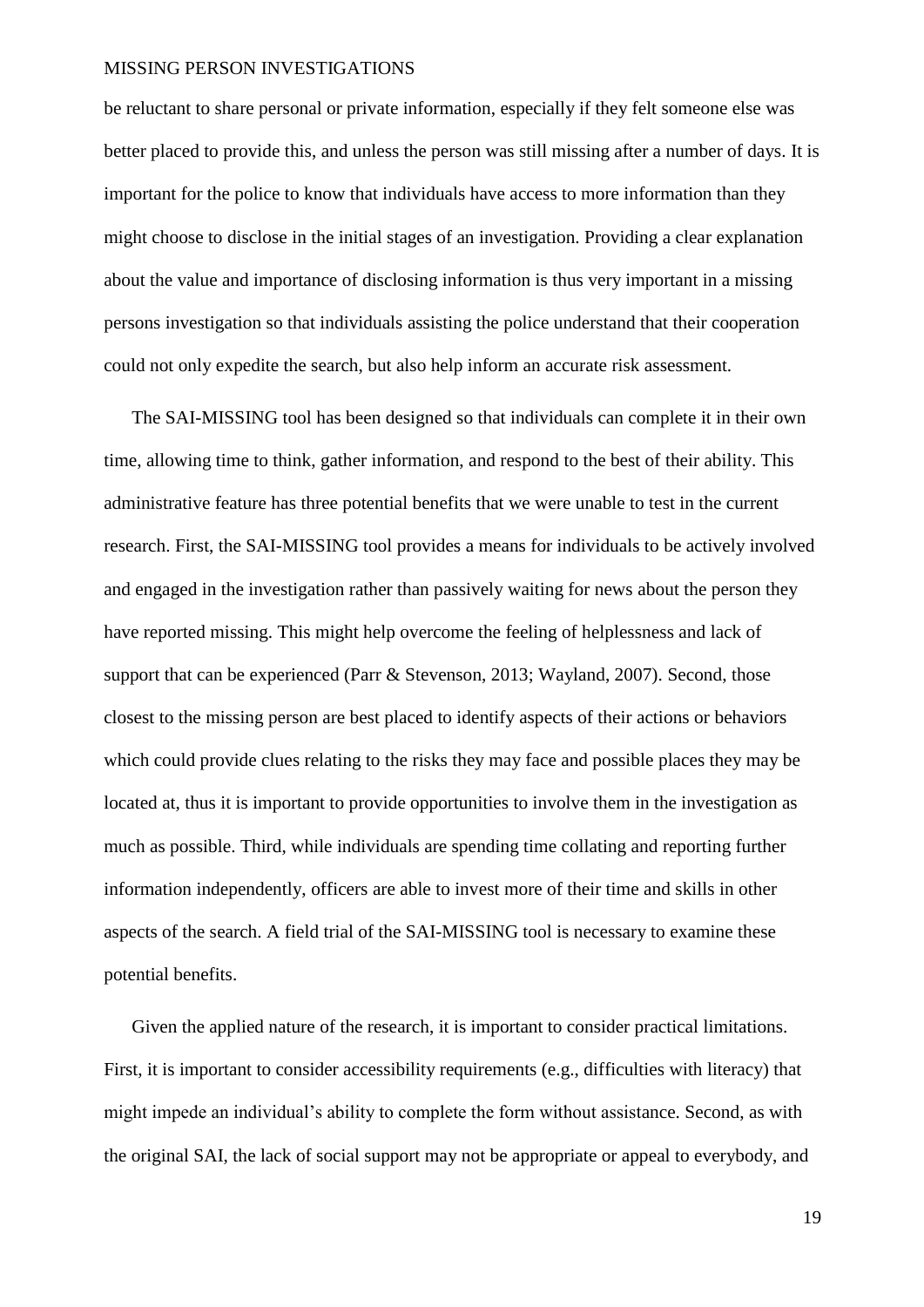some may prefer to only interact with a police officer. Third, while the SAI-MISSING form can be completed without the assistance of a police officer, it still requires someone to 'deliver' and 'collect' the form (either in person, by email or through a police portal) and process the information.

Despite these limitations, the SAI-MISSING tool has potential to be a valuable resource in a missing persons investigation, enabling the police to respond immediately, efficiently, and effectively. Two experiments have confirmed that the SAI-MISSING form elicits high quality information through the use of psychological techniques known to enhance recall and reporting of relevant information. Future research should address the potential of the tool to support the emotional needs of individuals who have reported someone missing, enabling them to be actively involved in the investigation should they wish. As a whole, the SAI-MISSING is a promising investigatory tool, developed in collaboration with practitioners, that is both theoretically informed and practically relevant.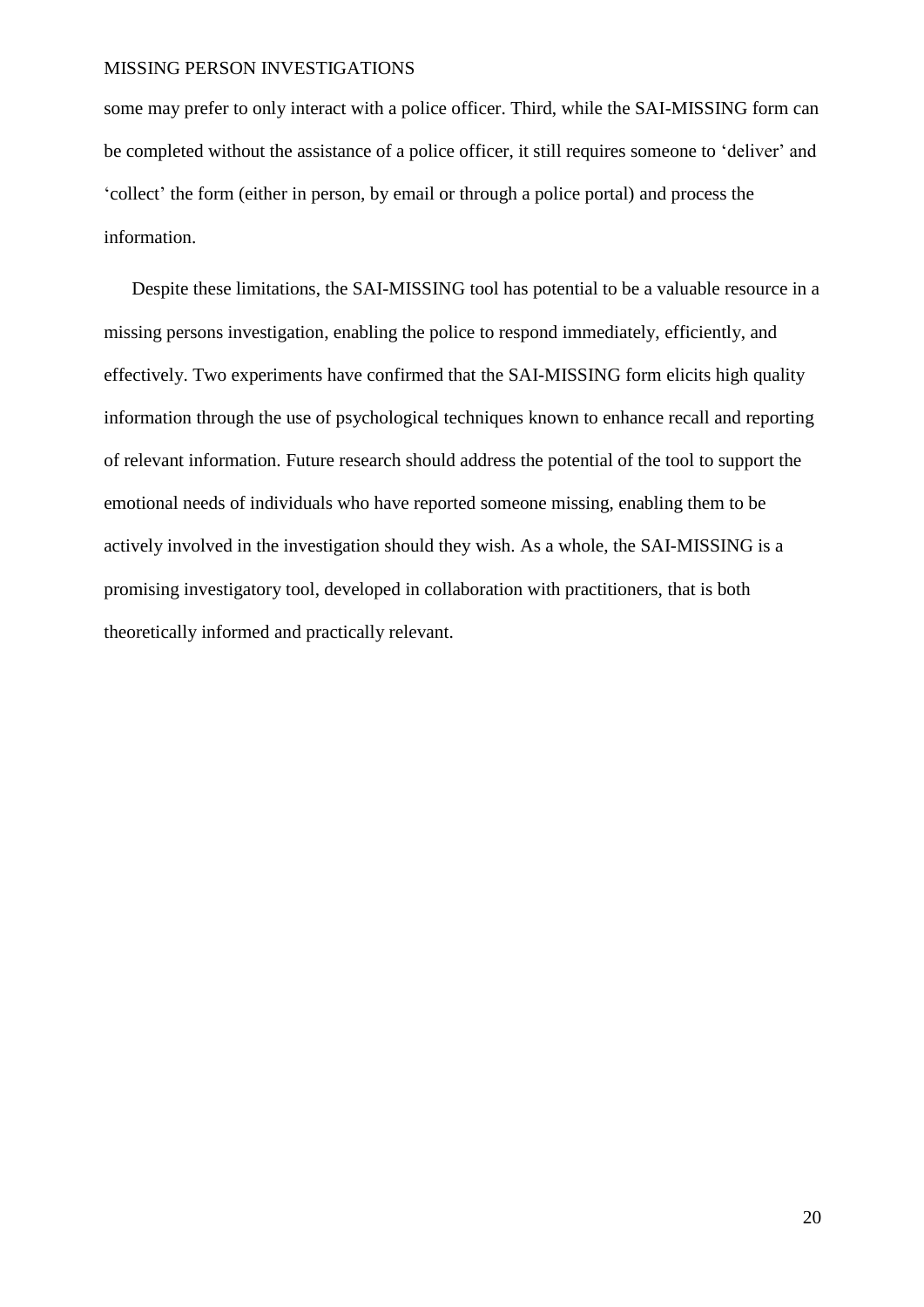#### References

- Ackerman, R., & Goldsmith, M. (2008). Control over grain size in memory reporting: With and without satisficing knowledge. *Journal of Experimental Psychology: Learning, Memory, and Cognition, 34,* 1224-1245. https://doi.org/10.1037/a0012938
- ACPO (2013). *Interim Guidance on the Management, Recording and Investigation of Missing Persons.* Wyboston: College of Policing.
- An Garda Síochána (2009). *Missing Persons Review and Recommendations*. Report of the Garda Síochána Inspectorate: Ireland.
- Apps, J., Vesely, L., Alys, L., & Blythe, T. (2014). Two Sides of the Same Coin: Missing and Unidentified People. In X. Mallett, T. Blythe & R. Berry, (Eds.). *Advances in Forensic Human Identification*. 1st Edn. London & New York: CRC Press.
- Apps, J. (2019). *(In)visibility and missing persons.* Unpublished draft of professional doctorate thesis. University of Dundee.
- Bayliss, A., & Quinton, P. (2013). *Risk, bureaucracy and missing persons: An evaluation of a new approach to the initial police response*. London: College of Policing.
- Biehal, N., Mitchell, F., & Wade, J. (2003). *Lost from View: A Study of Missing Persons in the UK.* York: University of York Social Work Research and Development Unit.
- Biehal, N., & Wade, J. (2000). Going missing from residential and foster care: Linking biographies and contexts. *British Journal of Social Work, 30,* 211-225. <https://doi.org/10.1093/bjsw/30.2.211>
- Boss, P. (1999). *Ambiguous Loss: Learning to Live with Unresolved Grief.* Harvard University Press, USA.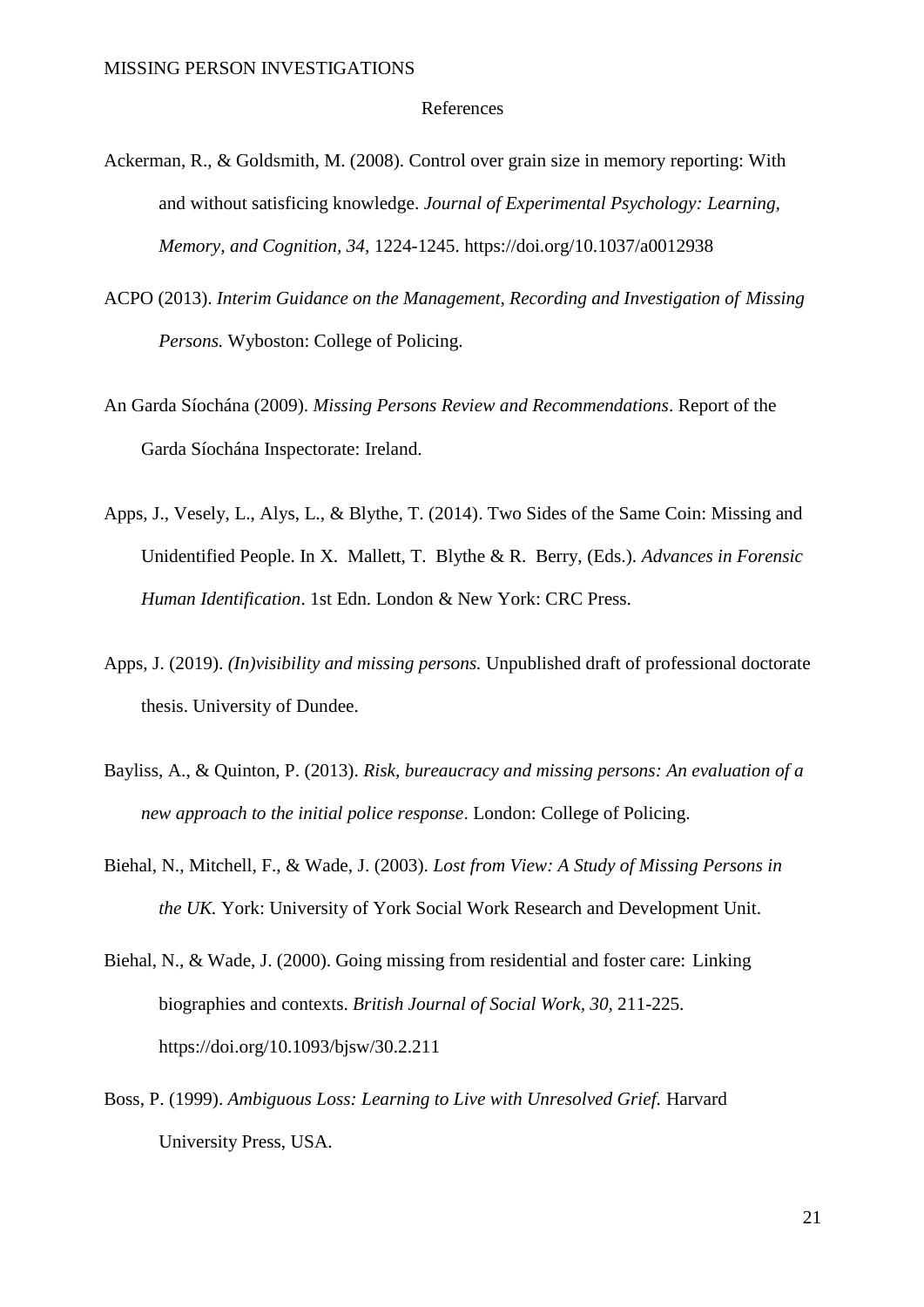Boss, P. (2002). Ambiguous loss: working with the families of the missing. *Family Process 41,* 14-7. https://doi.org/10.1111/j.1545-5300.2002.40102000014.x

Boss, P. (2006). *Loss, Trauma and Resilience.* W. W. Norton and Company, New York.

- Brewer, N., Nagesh Vagadia, A., Hope, L., & Gabbert, F. (2018). Interviewing Witnesses: Eliciting Coarse-Grain Information. *Law and Human Behavior, 42,* 458-471. https://doi.org/10.1037/lhb0000294
- College of Policing, (2018, October 5). *Missing Persons Authorised Professional Practice*. Retrieved from https://www.app.college.police.uk/app-content/major-investigation-andpublic-protection/missing-persons/
- ECPAT UK and Missing People (2018). *Still in Harm's Way: An update report on trafficked and unaccompanied children going missing from care in the UK.* Retrieved from https://www.ecpat.org.uk/Handlers/Download.ashx?IDMF=27ebad70-3305-4e41-a5ca-7a1f24cba698
- Eales, N. (2016). Risk Assessment. In K. Shalev-Greene, & L. Alys, (Eds.). *Missing persons: a handbook of research* (pp. 160-169). London & New York: Taylor & Francis
- Faul, F., Erdfelder, E., Lang, A. G., & Buchner, A. (2007). G\*Power 3: A flexible statistical power analysis program for the social, behavioral, and biomedical sciences. *Behavior Research Methods, 39*, 175-191. doi:10.3758/BF03193146
- Fisher, R. P., & Geiselman, R. E. (1992). Memory-enhancing techniques for investigative interviewing. Springfield, IL: Charles C. Thomas.
- Gabbert, F., Hope, L., & Fisher, R. P. (2009). Protecting eyewitness evidence: Examining the efficacy of a self‐ administered interview tool. *Law and Human Behavior*, *33,* 298-307. doi[:10.1007/s10979](https://doi.org/10.1007/s10979-008-9146-8)‐ 008‐ 9146‐ 8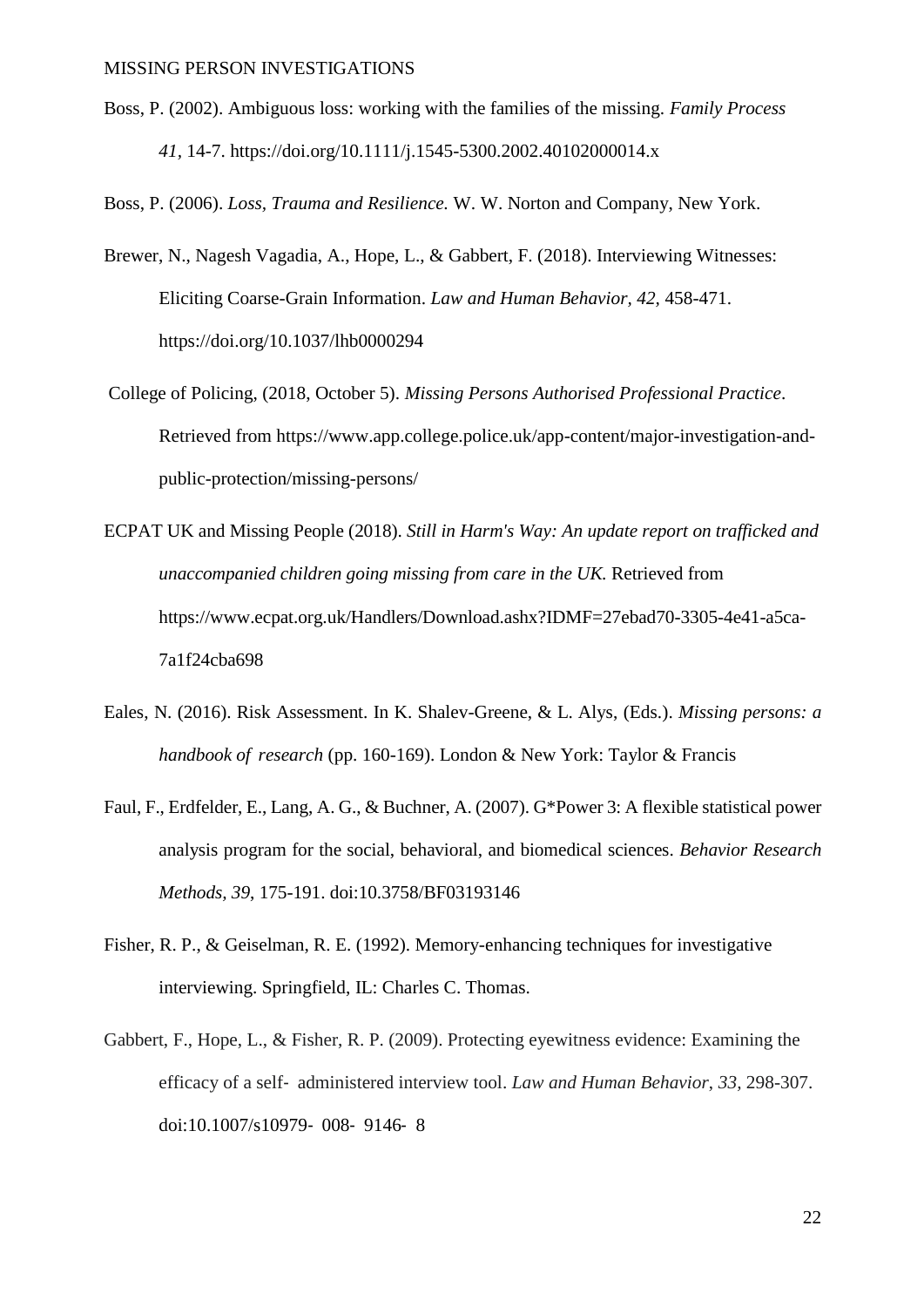- Hope. L., Gabbert, F., Fisher, R. P., & Jamieson, K. (2014). [Protecting and enhancing](https://researchportal.port.ac.uk/portal/en/publications/protecting-and-enhancing-eyewitness-memory(508932d0-641c-4d2b-bd0d-e61fd7d6e2ba).html)  [eyewitness memory: the impact of an initial recall attempt on performance in an](https://researchportal.port.ac.uk/portal/en/publications/protecting-and-enhancing-eyewitness-memory(508932d0-641c-4d2b-bd0d-e61fd7d6e2ba).html)  [investigative interview.](https://researchportal.port.ac.uk/portal/en/publications/protecting-and-enhancing-eyewitness-memory(508932d0-641c-4d2b-bd0d-e61fd7d6e2ba).html) *Applied Cognitive Psychology, 28*, 304-313. <https://doi.org/10.1002/acp.2984>
- Fyfe, N. R., [Stevenson,](http://eprints.gla.ac.uk/view/author/16064.html) O., & Woolnough, P. (2015) Missing persons: the processes and challenges of police investigation. *[Policing](http://eprints.gla.ac.uk/view/journal_volume/Policing_and_Society.html) and Society*, *25*, 409-425. https://doi.org [10.1080/10439463.2014.881812](http://dx.doi.org/10.1080/10439463.2014.881812)
- Gawrylowicz, J., Memon, A., Scoboria, A., Hope, L., & Gabbert, F. (2014). Enhancing older adults' eyewitness memory for present and future events with the Self-Administered Interview. *Psychology and Aging*, *29*, 885-890. <https://doi.org/10.1037/a0038048>
- Geiselman, R. E., Fisher, R. P., Firstenberg, I., Hutton, L. A., Sullivan, S. J., Avetissian, I. V., et al. (1984). Enhancement of eyewitness memory: An empirical evaluation of a cognitive interview. *Journal of Police Science and Administration, 12*, 74-80.
- Geiselman, R. E., Fisher, R. P., MacKinnon, D. P., & Holland, H. L. (1986). Enhancement of eyewitness memory with the cognitive interview. *The American Journal of Psychology, 99*, 385-401. https://doi.org/10.2307/1422492
- Gibb, G. J., & Woolnough, P. (2007). *Missing Persons: Understanding, Planning, Responding.* Aberdeen: Grampian Police.
- Hayden, C., & Goodship, J. (2013). Children reported missing to the police: Is it possible to 'risk assess' every incident? *British Journal of Social Work, 13*, 461-472. <https://doi.org/10.1093/bjsw/bct150>
- Hedges, C., & Shalev-Greene, K. (2016). Managing a Missing Person Investigation. In K. Shalev-Greene, & L. Alys, (Eds.). *Missing persons: a handbook of research*. London & New York: Taylor & Francis, pp137-147.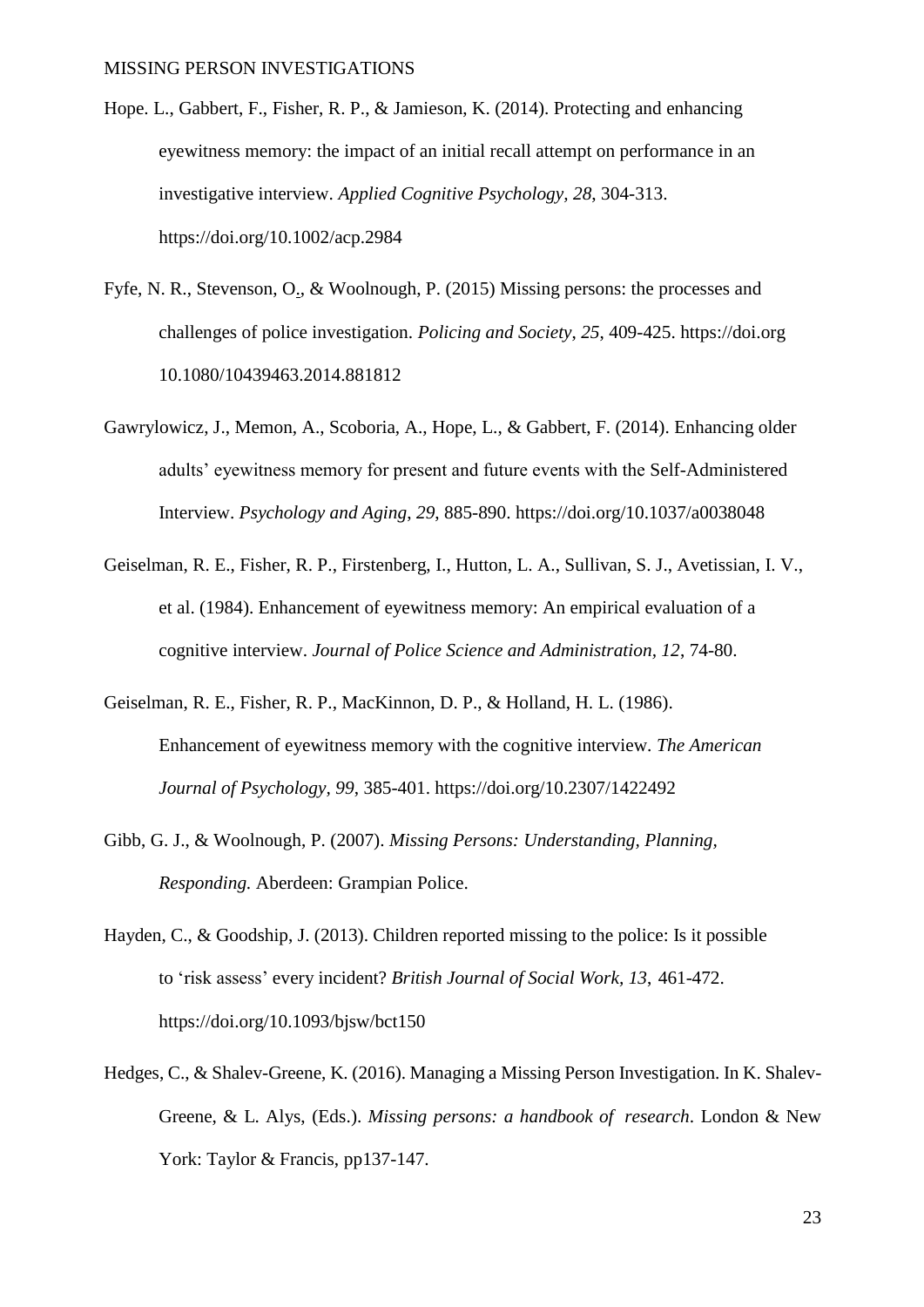- James, M., Anderson, J., & Putt, J., (2008). *Missing Persons in Australia*. *Research and Public Policy Series*. Australian Institute of Criminology: Canberra.
- Hope, L., Gabbert, F., Fisher, R. P., & Jamieson, K. (2014). Protecting and enhancing eyewitness memory: The Impact of an Initial Recall Attempt on Performance in an Investigative Interview. *Applied Cognitive Psychology, 28,* 304-313. https:/[/doi.org/10.1002/acp.2984](https://doi.org/10.1002/acp.2984)
- Holmes, L., (2008). *Living in Limbo: The experiences, of, and impacts on, the families of missing people*. Missing People: London. Retrieved from http://www.missingpeople.org.uk/limbo
- Jago, S., & Pearce, J. (2008). *Gathering Evidence of the Sexual Exploitation of Children and Young People: A Scoping Exercise.* June. Bedford: University of Bedfordshire.
- Krix, A., Sauerland, M., Raymaekers, L., Memon, A., Quaedflieg, C., & Smeets, T. (2015). Eyewitness Evidence Obtained with the Self-Administered Interview© Is Unaffected by Stress. *Applied Cognitive Psychology*, *30,* 103-112. <https://doi.org/10.1002/acp.3173>
- Koriat, A., & Goldsmith, M. (1996). Monitoring and control processes in the strategic regulation of memory accuracy. *Psychological Review, 103*, 490-517.
- Lamb M. L., Orbach Y., Hershkowitz, I., Esplin P. W., & Horowitz D. (2007). Structured forensic interview protocols improve the quality and informativeness of investigative interviews with children: A review of research using the NICHD Investigative Interview Protocol. *Child Abuse & Neglect, 31*, 1201-1231. http://dx.doi.org/10.1016/j.chiabu.2007.03.021.
- Lamb, M. E., Orbach Y., Hershkowitz, I., Horowitz, D., & Abbott C. B. (2007). Does the type of prompt affect the accuracy of information provided by alleged victims of abuse in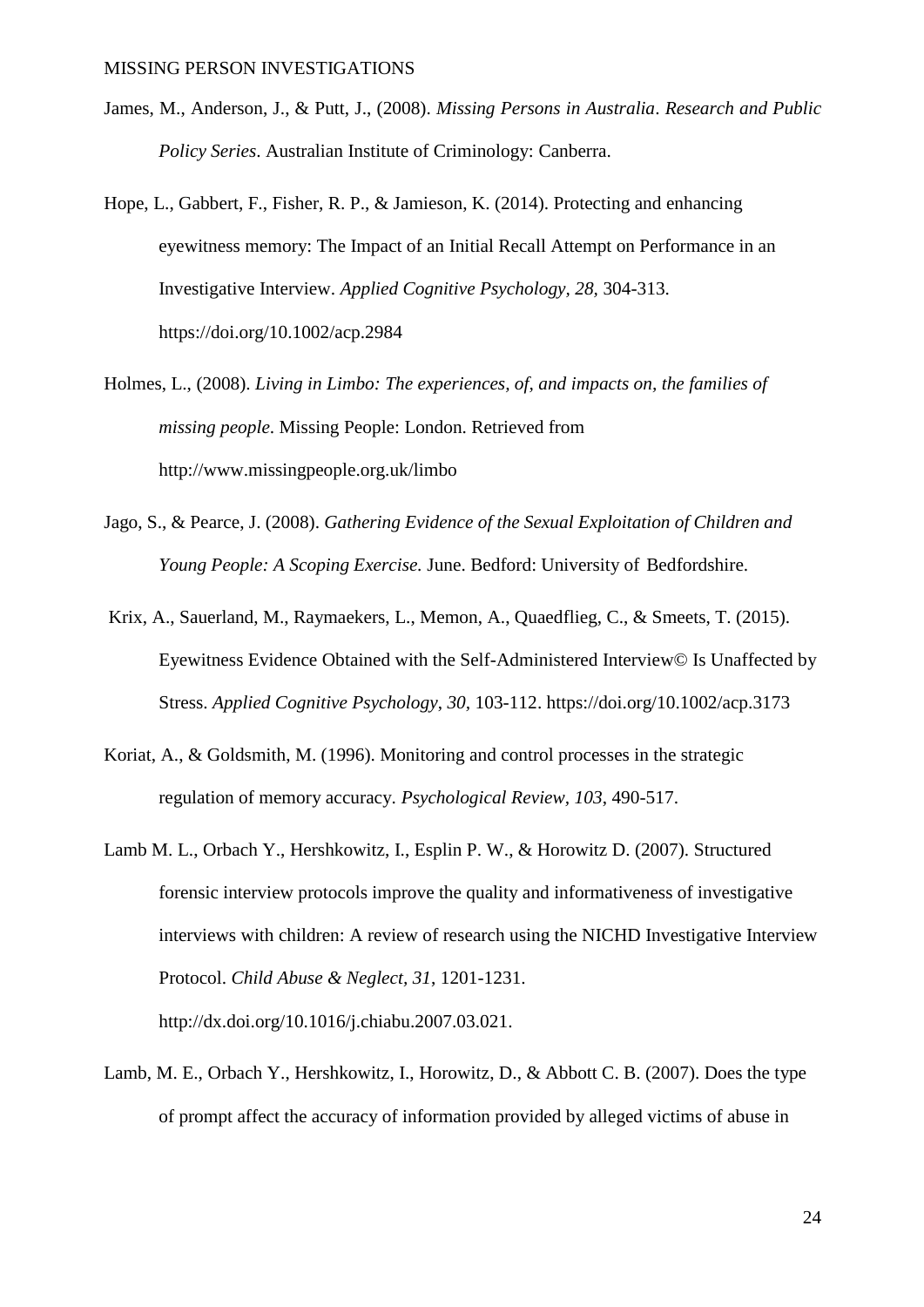forensic interviews? *Applied Cognitive Psychology, 21*, 1117-1130. [https://doi.org/10.1002/acp.1318](file:///C:/Users/Fiona%201/Desktop/MISPER%20project/Missing%20person%20study/MISPER%20ms/%20https:/doi.org/10.1002/acp.1318)

- Lampinen, J. M., Moore, K. N. (2016). Prospective Person Memory. In C. S. Colls & S. Morewitz (Eds.) *Missing Persons Handbook*. Springer.
- MacLean, C. L., Gabbert, F., & Hope, L. (2019). The Self-Administered Witness Interview Tool (SAW-ITTM): Enhancing witness recall of workplace incidents. *Applied Cognitive Psychology,* 1-12. https://doi.org/10.1002/acp.3568
- Mann, T. (2018, February 24), *Metro.* Retrieved from https://metro.co.uk/2018/02/24/urgentappeal-missing-boy-3-last-seen-playing-football-near-wembley-shopping-centre-7339592/
- Memon, A., Meissner, C. A., & Fraser, J. (2010). The Cognitive Interview: A meta-analytic review and study space analysis of the past 25 years. *Psychology, Public Policy, and Law, 16*, 340-372. https://doi.org/10.1037/a0020518

Missing People (2013). *Family Feedback Survey.* www.missingpeople.org.uk

- National Police Chiefs' Council (2015). *Update to missing persons definition – letter to chief officers.* Devizes: National Police Lead.
- National Crime Agency (2019). *Missing Person Data Report 2016/2017.* Available at: https://www.missingpersons.police.uk/en-gb/resources/downloads/missing-personsstatistical-bulletins
- National Crime Information Center (2016). *NCIC Missing Person and Unidentified Person Statistics for 2016.* Retrieved from https://www.fbi.gov/file-repository/2016-ncicmissing-person-andunidentified-person-statistics.pdf/view
- Newiss, G., & Traynor, M. (2013). *Taken: A Study of Child Abduction in the UK.* London: Parents and Abducted Children Together (PACT).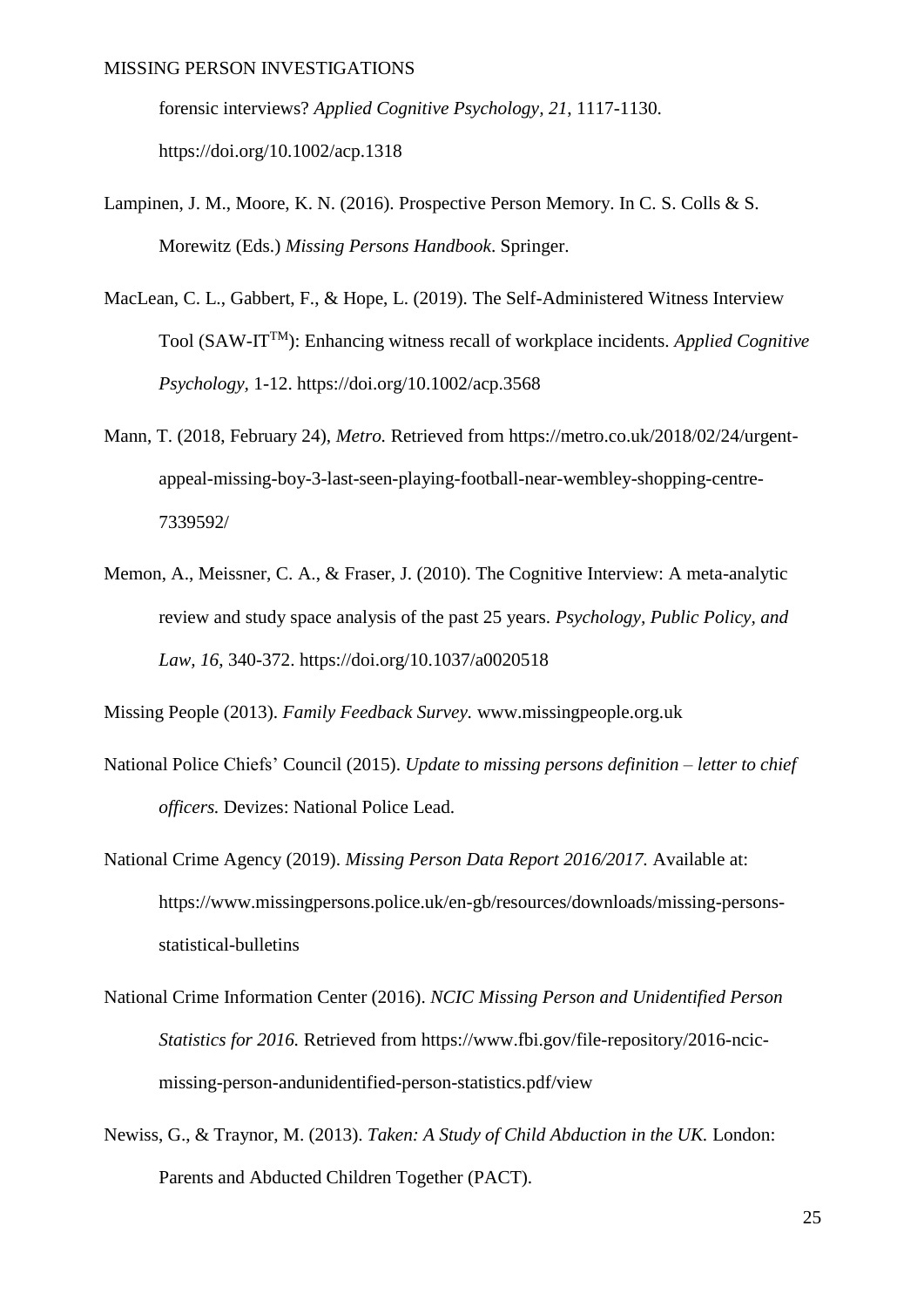- Oxburgh, G. E., Myklebust, T., & Grant, T. D. (2010). The question of question types in police interviews: a review of the literature from a psychological and linguistic perspective. *International Journal of Speech, Language and the Law, 17,* 45-66. <https://doi.org/10.1558/ijsll.v17i1.45>
- Parr, H., & Stevenson, O. (2013). *Families living with absence: Searching for missing people.* University of Glasgow.

http://geographiesofmissingpeople.org.uk/downloads/familiesreport.pdf

- Royal Canadian Mounted Police (2018). *Canada's Missing.* Retrieved from <http://www.canadasmissing.ca/pubs/2018/index-eng.htm>
- Shalev-Greene, K., & Pakes, F. (2014). The cost of missing person investigations: implications for current debates. *Policing, 8,* 27-34. https://doi.org/10.1093/police/pat036
- Tulving, E., & Thomson, D. M. (1973). Encoding specificity and retrieval processes in episodic memory. *Psychological Review, 80*, 352-373. https://doi.org/10.1037/h0020071
- Wayland, S. (2007). *Supporting Those Who Are Left Behind: A Counselling Framework to Support Families of Missing Persons.* National Missing Persons Coordination Centre, Australian Federal Police, Commonwealth of Australia, ACT.
- Wheeler, R. L., & Gabbert, F. (2017). Using Self-Generated Cues to Facilitate Recall: A Narrative Review. *Frontiers in Psychology, section Theoretical and Philosophical Psychology.* <https://doi.org/10.3389/fpsyg.2017.01830>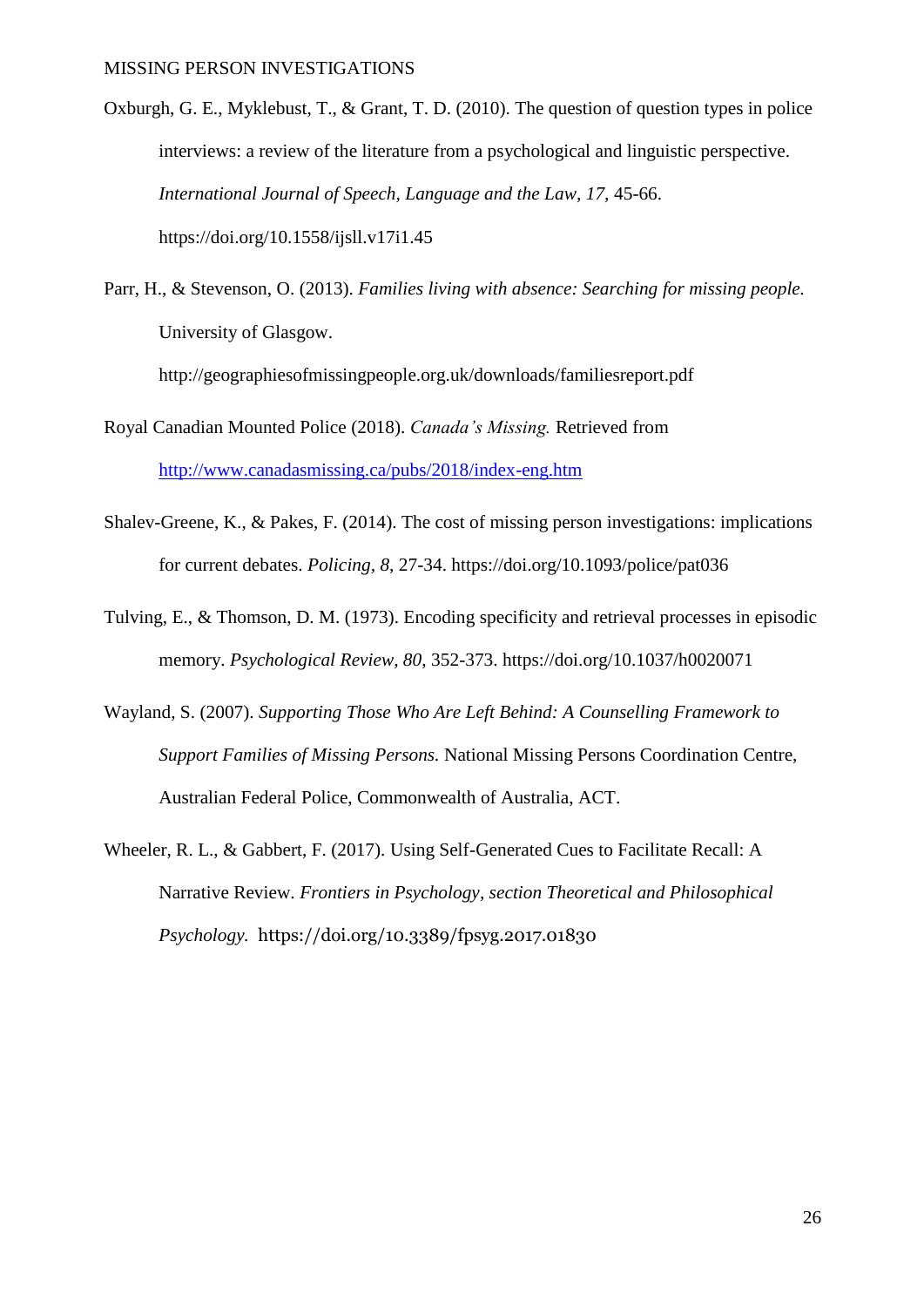|                                      | SAI-MISSING $(n = 32)$ | CONTROL $(n = 33)$ |
|--------------------------------------|------------------------|--------------------|
|                                      | Mean (SD)              | Mean (SD)          |
| <b>Physical Description</b>          |                        |                    |
| Total details**                      | 37.09 (19.56)          | 23.85 (12.71)      |
| Unique identifiers                   | 3.72(5.58)             | 2.67(5.73)         |
| <b>Clothing and Personal Effects</b> |                        |                    |
| Total details*                       | 32.96 (21.25)          | 21.58 (15.23)      |
| Unique identifiers                   | 1.07(1.69)             | 1.58(3.01)         |
| * $p < 0.05$ ; ** $p < 0.01$         |                        |                    |

*Table 1. Means and standard deviations for details reported in each condition in Experiment 1*